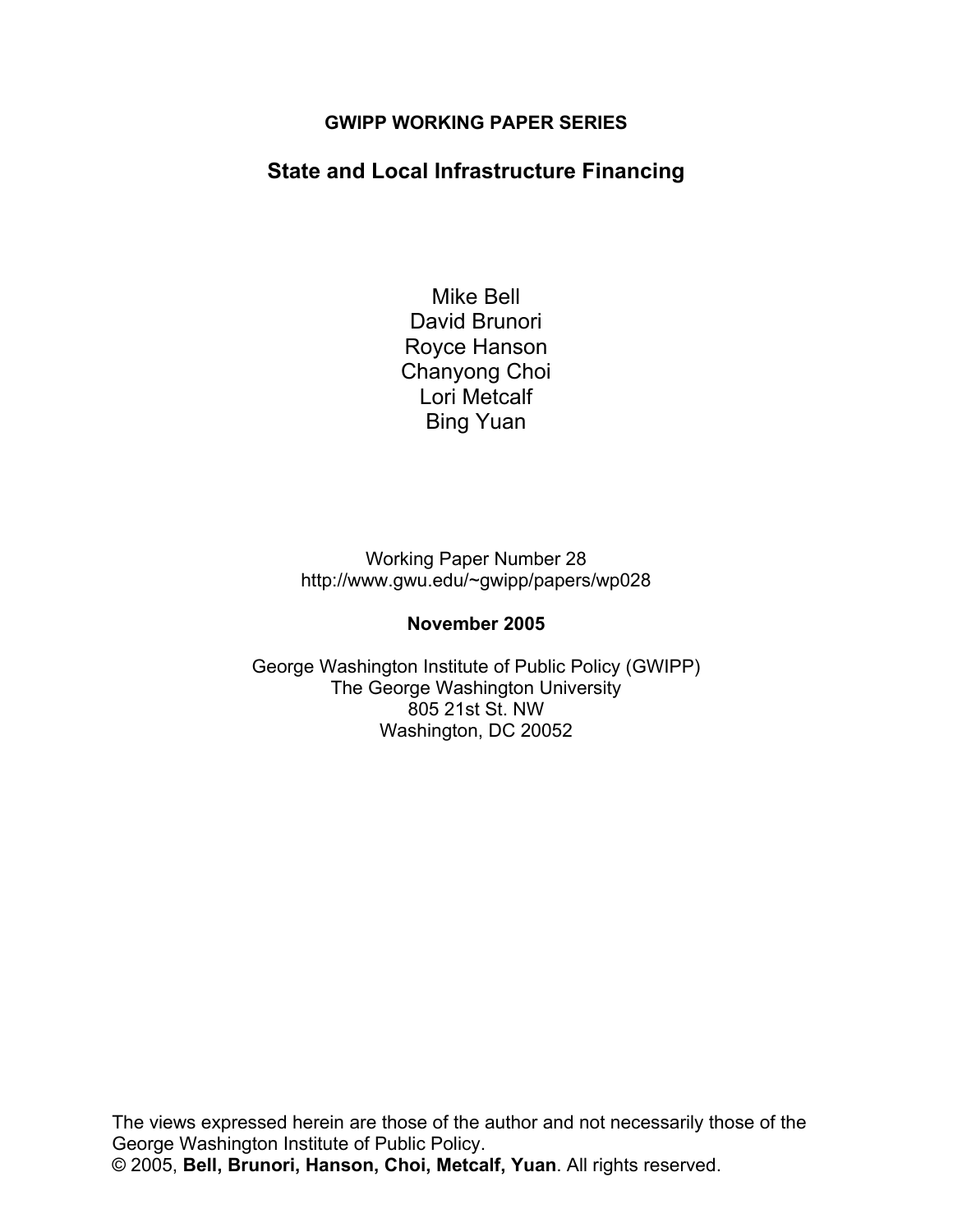# **State and Local Infrastructure Financing**

November 1, 2005

# George Washington Institute of Public Policy  $805$   $21^{ST}$  Street, NW Washington, DC 20052

Prepared for

The National Association of Realtors **National Center for Real Estate Research**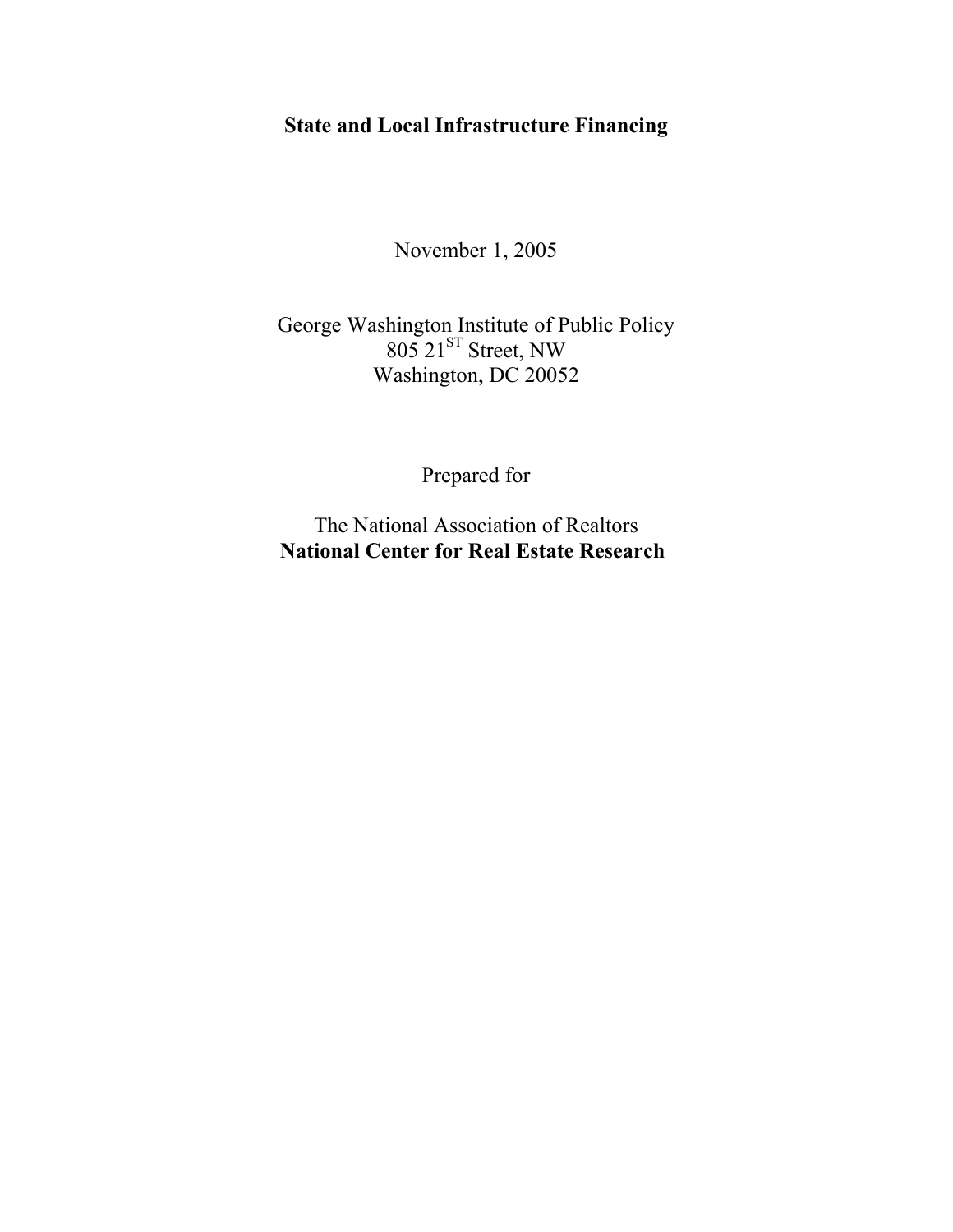## **Table of Contents**

|    | 3. Federal Grants to State and Local Governments for Infrastructure Programs7 |  |
|----|-------------------------------------------------------------------------------|--|
|    |                                                                               |  |
|    |                                                                               |  |
|    |                                                                               |  |
|    | $\mathbf{I}$                                                                  |  |
|    | $\mathbf{H}$                                                                  |  |
|    | III.                                                                          |  |
|    | $IV_{\cdot}$                                                                  |  |
|    |                                                                               |  |
|    | $\mathbf{I}$ .                                                                |  |
|    | $\Pi$ .                                                                       |  |
|    | III.                                                                          |  |
|    |                                                                               |  |
|    |                                                                               |  |
|    |                                                                               |  |
|    |                                                                               |  |
|    |                                                                               |  |
|    |                                                                               |  |
|    |                                                                               |  |
|    |                                                                               |  |
|    |                                                                               |  |
|    |                                                                               |  |
| 6. |                                                                               |  |
|    |                                                                               |  |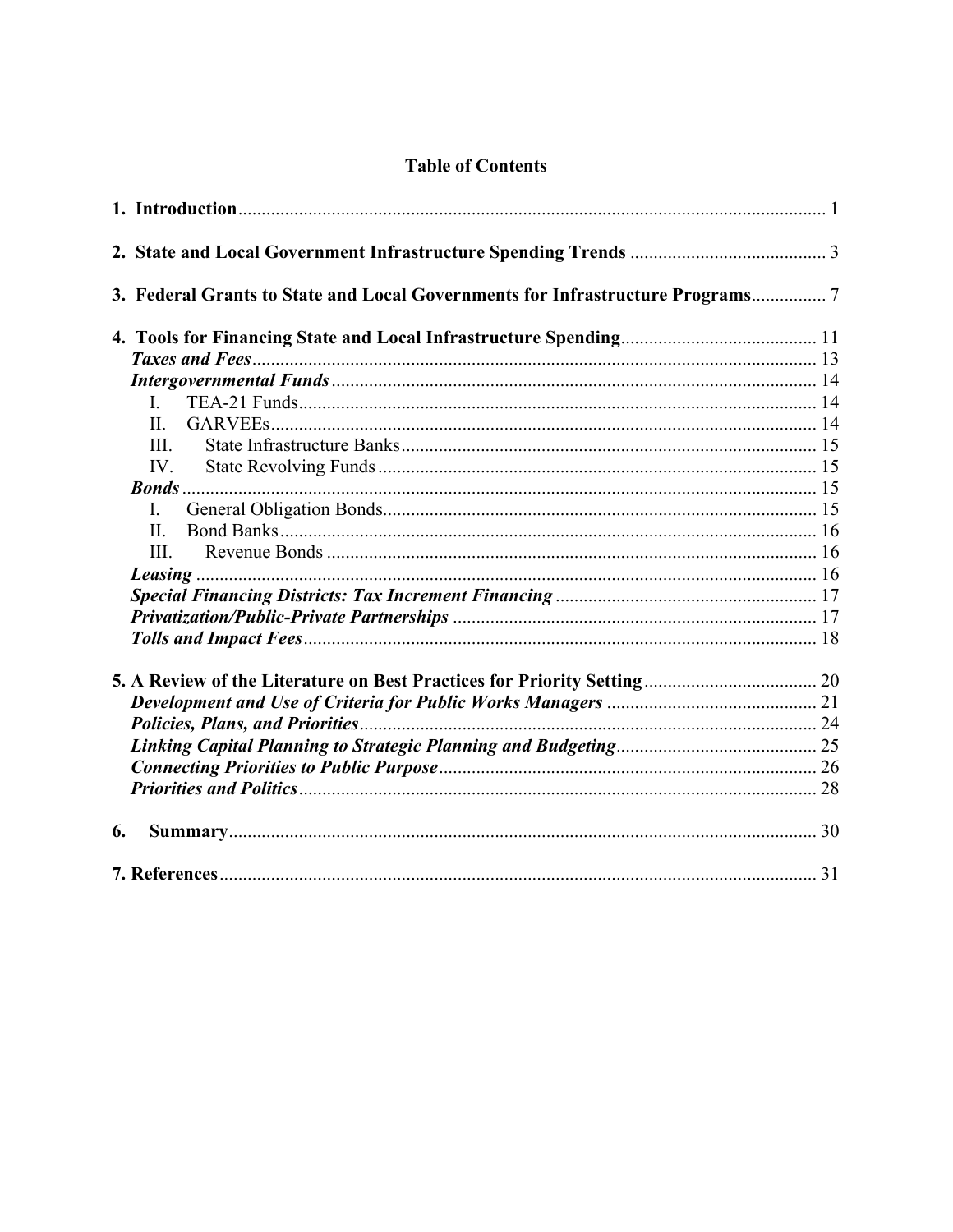#### **1. Introduction**

Our recent report to the National Association of Realtors, *State and Local Fiscal Trends and Future Threats,* documents the fiscal challenges faced by state and local governments. With a fiscal system designed 70 or 80 years ago and important trends which are typically beyond the control of state and local policy makers, state and local governments find it increasingly difficult to raise the revenues required to provide the level and quality of services demanded. At the same time, demographic and economic trends are increasing the demand for goods and services provided by state and local governments.

 In this fiscal environment, spending on state and local infrastructure is most vulnerable – particularly spending on operations and maintenance, which is less visible than spending on new capital projects. Infrastructure spending should rank as a high priority for state and local governments. As the National Council on Public Works Improvement concluded in their final report *Fragile Foundations*,

"We must ensure that our highways and subways can move us swiftly and safely; that our homes, farms, and industries are supplied with ample clean water; that we reduce and safely dispose of the increasing volume of poisonous wastes our society generates; and that we provide the structural underpinning for a robust and competitive economy."

 State and local governments are the providers of the key infrastructure that keeps our economy competitive and our society functioning and healthy. The purpose of this project is to present a reconnaissance of current state and local infrastructure trends and practices. The project consists of two phases. The first phase presents an overview of state and local infrastructure spending, general financing mechanisms and traditional policy tools for setting spending priorities. The second phase will look at various case studies to provide a more in depth picture of how specific financing mechanisms and management tools are actually implemented by state and local governments.

 Phase 1 of the project has four distinct sections. The first section reviews actual spending by state and local governments on infrastructure networks. These data come from the Census of Governments published by the U.S. Census Bureau every five years. For the purposes of this study we focus on infrastructure systems important for a strong economy and safe environment. Specifically, we look at seven infrastructure categories:

- o Highways, streets, roads and bridges
- o Air transportation
- o Transit
- o Ports and waterways
- o Solid waste management
- o Sewerage
- o Drinking water.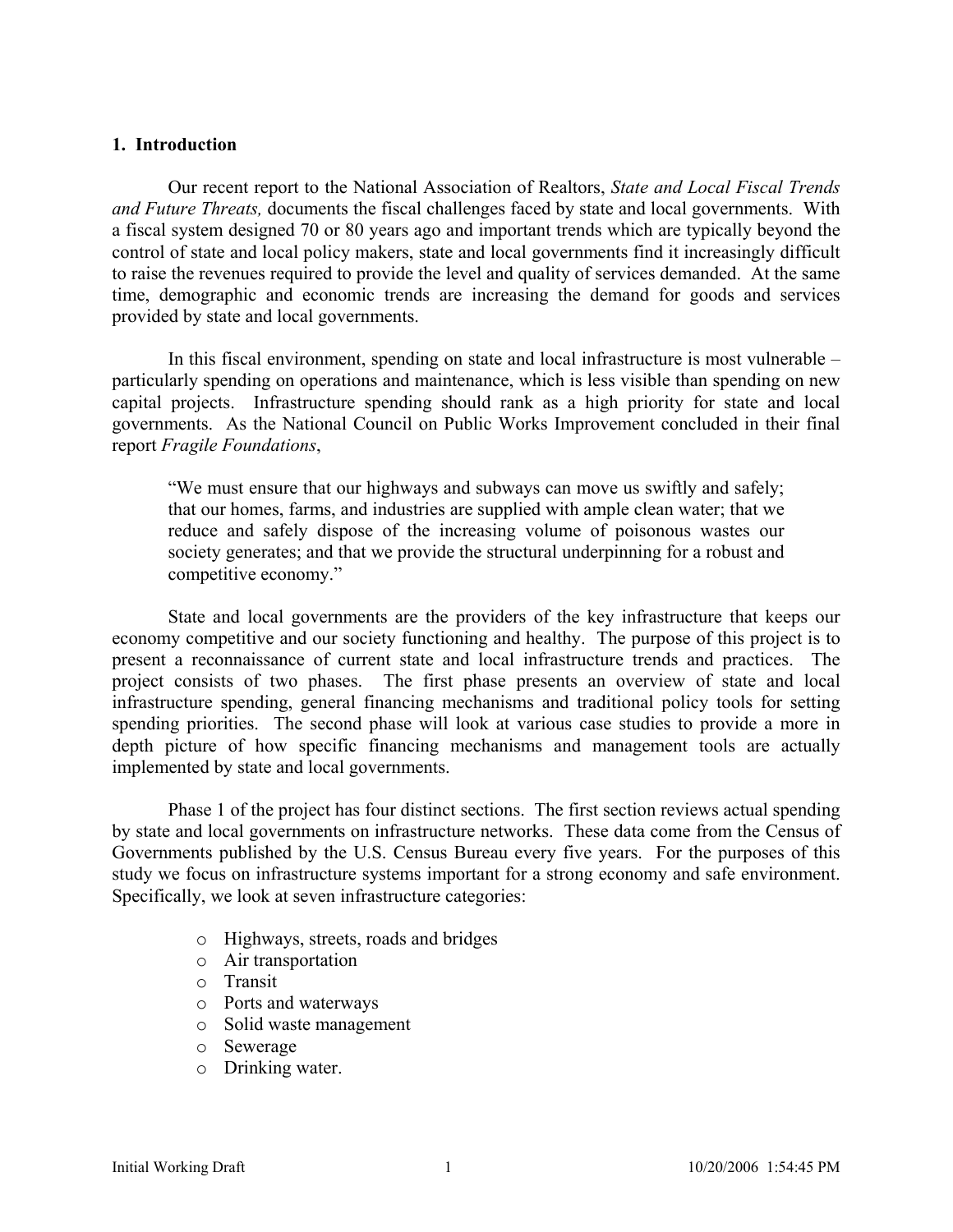We do not include in this analysis other public infrastructure facilities like hospitals, schools, courts, jails, and other public buildings that are generally regarded as social infrastructure, rather than economic infrastructure. In addition, we also exclude from our definition telecommunications and energy production and distribution networks because they are primarily provided by the private sector, albeit they are regulated by the public sector. While there is always some subjectivity in developing such a definition, our definition of infrastructure follows general practices in this field and is appropriate for our purposes.

The second section then reviews recent federal grants to state and local governments for infrastructure purposes. A section that reviews traditional infrastructure financing mechanisms follows that. The next section then summarizes traditional approaches to setting spending priorities for infrastructure projects. The final section summarizes what has been learned from this initial reconnaissance and discusses next steps for Phase 2 of this project.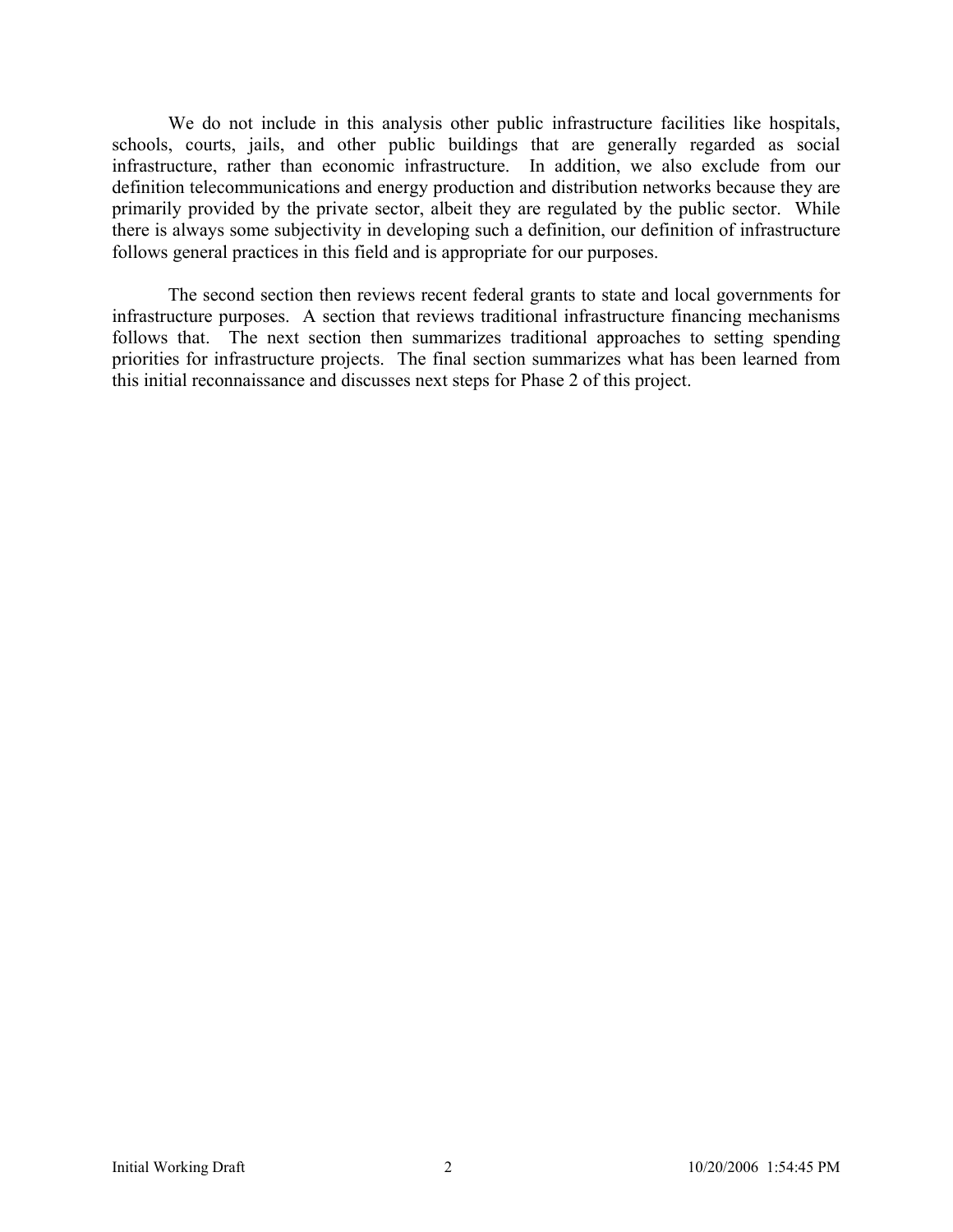### **2. State and Local Government Infrastructure Spending Trends**

 The purpose of this section is to present data on aggregate state and local infrastructure spending  $-$  for the nation and for the 50 individual states.<sup>1</sup> We collect data for and report spending trends for each category of infrastructure including total spending by category and capital spending by category. We look at these data for the most recent year available (at this time Fiscal Year 2002) and 1992 to see what changes have taken place over that decade. We report relative measures of infrastructure spending by state including per capita spending, as well as spending as a share of personal income.

 These data come from the Census of Government reports, conducted by the U.S. Bureau of the Census, for 1992 and 2002. The data report state and local government spending each fiscal year for individual infrastructure categories. These expenditure data, however, have limitations. The following caveats are important:

- First, the capital component of public works expenditures often is only an input in the production of pubic works services, while it is the output that ultimately matters to the public. For example, consumers demand a certain quality of water. Thus, there is a need for a treatment and distribution system that must be viewed in the context of how such a system affects the level and quality of service being provided.
- Second, expenditure data are not meaningful unless the user understands that these funds could be spent on other public or private goods. If each extra dollar spent on pubic works investments were free to society, in terms of not having to sacrifice resources for other uses, more infrastructure expenditures always would be preferred to less. However, such zero cost conditions do not exist.Third, national estimates of public works expenditures made by the Census Bureau, or other federal agencies, are typically based on standardized definitions and measurement techniques. This standardization is crucial if the numbers are to be used for any consistent discussion of nationwide issues or trends. However, national trends that are identified in this way may not necessarily hold for any given state or locality. Moreover, because states do not apply uniform standards in measuring spending (including such things as the definition of capital versus operating expenditures), their annual reports fail to provide reliable data for comparing infrastructure conditions nationally.
- Fourth, because the data collected are aggregated, it is not clear always what is included in public works improvement "outlays." For example, operating and maintenance figures are not separated. Indeed, these expenses may include items not necessarily related to the level and quality of infrastructure services being provided.

 $\overline{a}$ 

 $1$  The tables in this report present summary data for the 50 state and local systems in the U.S. Backup tables with data for each of the 50 states are included in the Statistical Appendix.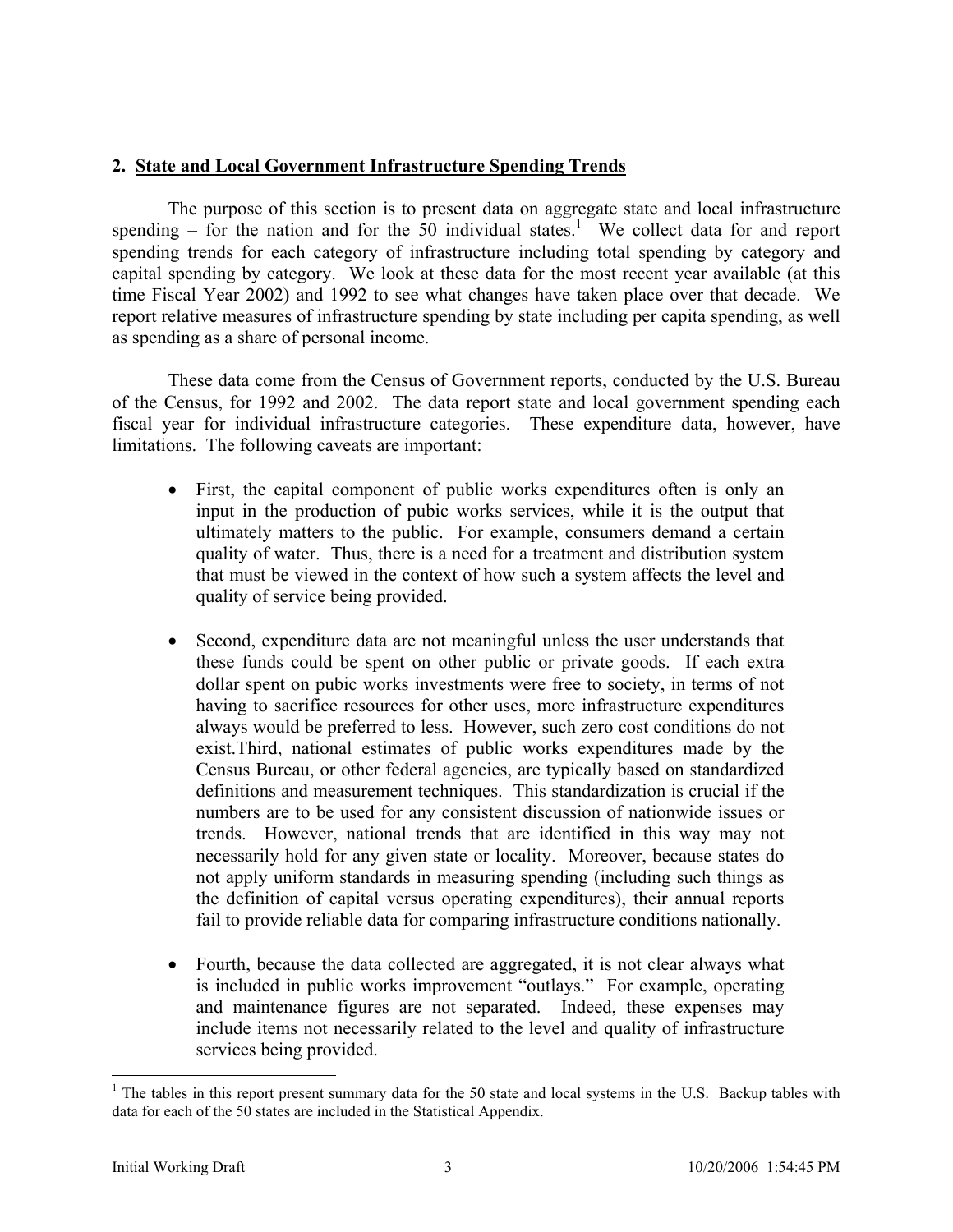• Finally, expenditure data do not provide any information on whether the level and quality of services by infrastructure systems or networks have declined, stayed about the same, or improved. Yet, such information is critical for decisions to allocate scarce public works dollars among competing demands [NCPWI 1986, p. 53].

 The data in Table 1 summarize total state and local spending by infrastructure category for 2002 and 1992. In 2002, state and local governments spent an estimated \$263.5 billion on the infrastructure categories included in this study. That is up from \$157.6 billion in 1992. In other words, state and local governments increased total spending on infrastructure systems by 67.3 percent from 1992 to 2002 –38.8 percent after adjusting for inflation.

The data also document a slight change in state and local infrastructure priorities – the relative share of transportation infrastructure increased during the period. Specifically, state and local spending on transportation networks accounted for 65.6 percent of total state and local infrastructure spending in 2002, compared with 63.0 percent in 1992. Spending on air transportation experienced the largest increase in relative share during this period. Similarly, infrastructure spending on solid waste management, sewerage and drinking water declined during the decade from 37 percent of state and local infrastructure spending in 1992 to 34.4 percent in 2002. Spending on sewerage experienced the largest decline in relative importance.

| <b>Table 1</b><br>Total State and Local Infrastructure Spending by Category, 2002 and 1992<br>(Millions of Dollars and Percent) |                                                                    |          |             |         |  |  |
|---------------------------------------------------------------------------------------------------------------------------------|--------------------------------------------------------------------|----------|-------------|---------|--|--|
| Category                                                                                                                        | Share of Total<br>1992 Spending<br>Share of Total<br>2002 Spending |          |             |         |  |  |
| <b>Highways</b>                                                                                                                 | \$115,467.5                                                        | 43.8%    | \$67,351.5  | 42.7%   |  |  |
| Air Transport                                                                                                                   | \$16,209.2                                                         | $6.2\%$  | \$8,275.6   | $5.3\%$ |  |  |
| Transit                                                                                                                         | \$37,468.3                                                         | 14.2%    | \$21,793.8  | 13.8%   |  |  |
| Ports                                                                                                                           | \$3,571.1                                                          | $1.4\%$  | \$1,898.7   | $1.2\%$ |  |  |
| Solid Waste                                                                                                                     | \$19,047.5                                                         | 7.1%     | \$12,394.1  | 7.9%    |  |  |
| Sewerage                                                                                                                        | \$31,238.5                                                         | 11.9%    | \$21,008.6  | 13.3%   |  |  |
| Drinking Water                                                                                                                  | \$40,526.9                                                         | $15.4\%$ | \$24,833.9  | 15.8%   |  |  |
| <b>TOTAL</b>                                                                                                                    | \$263,529.0                                                        | 100.0%   | \$157,556.2 | 100.0%  |  |  |

*Source: U.S. Census Bureau* 

 The data in Table 2 highlight the fact that local governments generally provide the basic infrastructure services that provide the structural underpinning for a robust and competitive economy and enhance the overall quality of life for families. While local governments account for two-thirds of total state and local infrastructure spending, they account for the vast majority of spending in every infrastructure category examined here, with the sole exception of highways, streets, roads and bridges.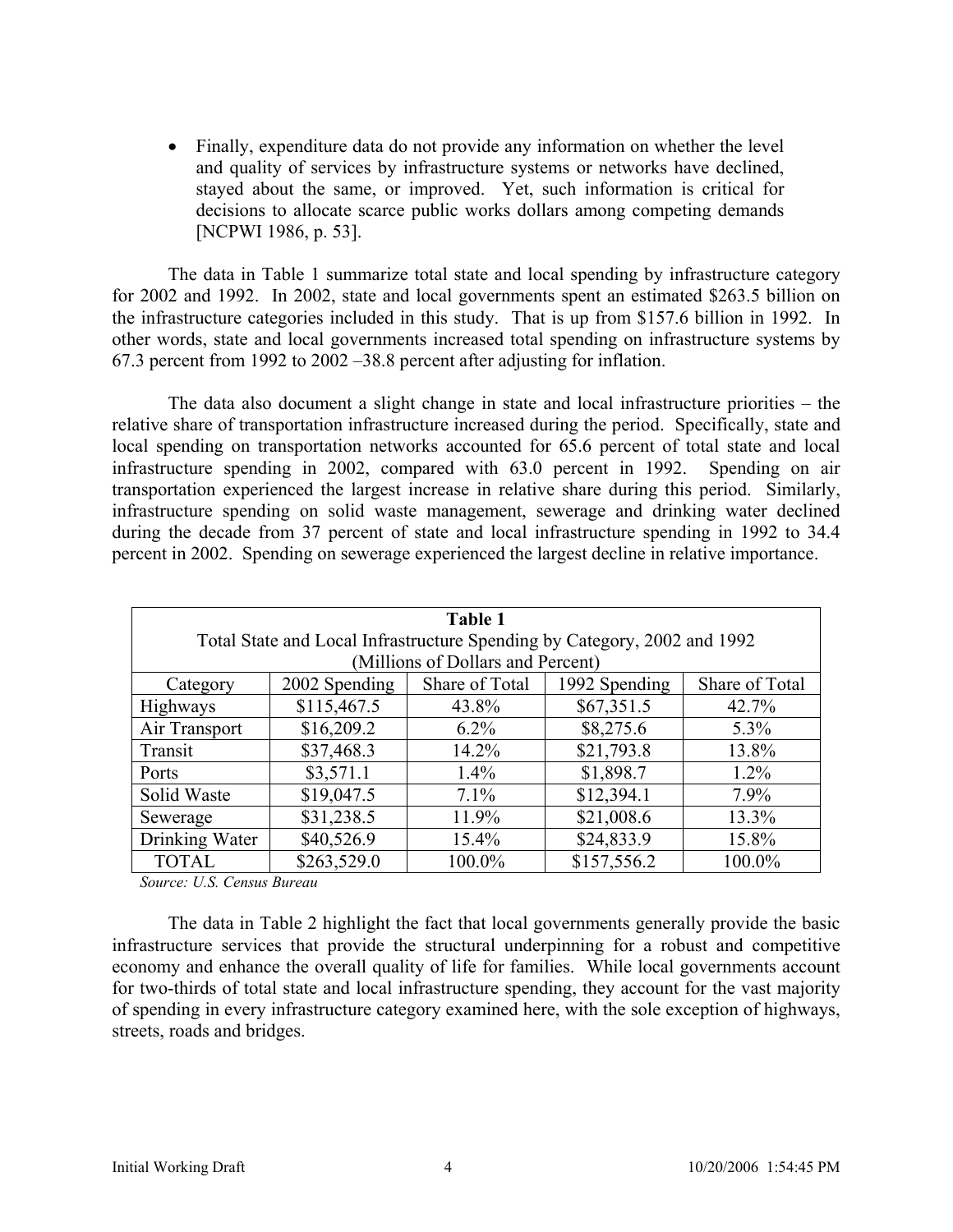| Table 2                             |                                                          |  |  |
|-------------------------------------|----------------------------------------------------------|--|--|
|                                     | Local Share of Infrastructure Spending by Category, 2002 |  |  |
| Local Share of Spending<br>Category |                                                          |  |  |
| <b>Highways</b>                     | 38.3%                                                    |  |  |
| Air Transport                       | 92.8%                                                    |  |  |
| Transit                             | 78.1%                                                    |  |  |
| Ports                               | 71.6%                                                    |  |  |
| Solid Waste                         | 85.6%                                                    |  |  |
| Sewerage                            | 96.6%                                                    |  |  |
| Drinking Water                      | 99.1%                                                    |  |  |
| <b>TOTAL</b>                        | 67.4%                                                    |  |  |

*Source: U.S. Census Bureau* 

 The data in Table 2 is aggregate data for the nation as a whole. There is substantial variation across states with regard to the role local governments play in providing infrastructure services. For example, there are 9 states where local governments account for more than threequarters of total state and local spending on infrastructure services. Alternatively, there are 16 states where local governments account for less than half of total state and local infrastructure spending. Table 3 lists the top and bottom 5 states in terms of the local share of total state and local infrastructure spending.

| Table 3<br>Top and Bottom Five States Based on Local Share of |                                                     |               |             |  |  |
|---------------------------------------------------------------|-----------------------------------------------------|---------------|-------------|--|--|
|                                                               | Total State and Local Infrastructure Spending, 2002 |               |             |  |  |
| <b>Bottom Five States</b><br><b>Top Five States</b>           |                                                     |               |             |  |  |
| <b>State</b>                                                  | Local Share                                         | <b>State</b>  | Local Share |  |  |
| Michigan                                                      | 82.3%                                               | West Virginia | 24.4%       |  |  |
| California                                                    | 81.5%                                               | Rhode Island  | 30.1%       |  |  |
| Colorado                                                      | 77.9%                                               | New Jersey    | 30.5%       |  |  |
| Minnesota<br>77.9%                                            |                                                     | Montana       | 34.4%       |  |  |
| 77.6%<br>Oregon                                               |                                                     | New Mexico    | 37.1%       |  |  |

*Source: Staff compilations.* 

 There is also substantial variation across states in terms of infrastructure spending per capita. Table 4 presents data on average national per capita total state and local infrastructure spending by category in 2002 and 1992, as well as the percent change between 2002 and 1992. As expected, per capita spending on highways, streets, roads and bridges is greater than per capita spending for any other infrastructure category. Also, the data indicate that per capita spending on transportation related infrastructure categories grew faster during this decade than spending on other categories of infrastructure.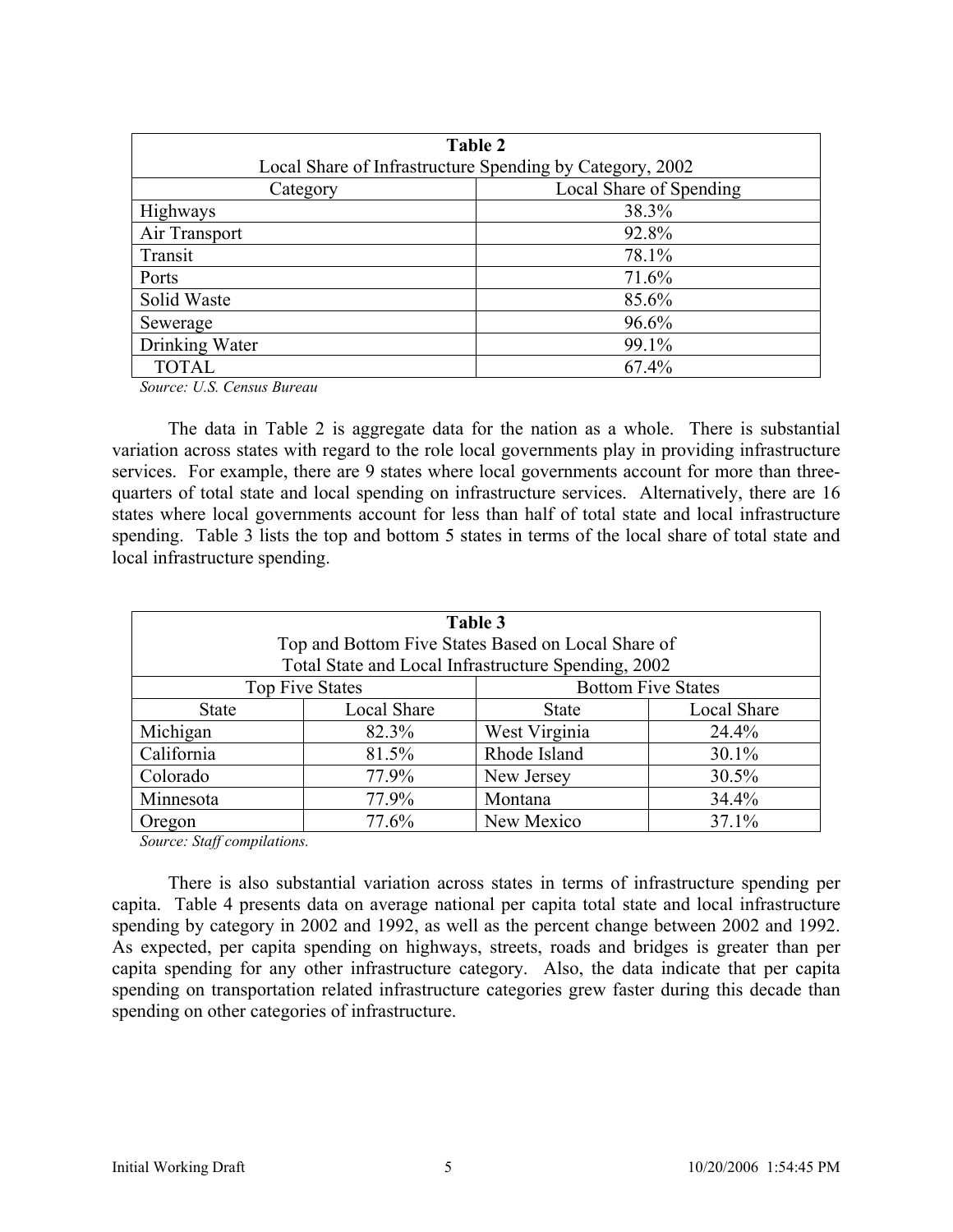| Table 4                  |                     |                                                           |                |  |
|--------------------------|---------------------|-----------------------------------------------------------|----------------|--|
|                          |                     | Per Capita Total State and Local Infrastructure Spending, |                |  |
|                          |                     | By Category, 2002 and 1992                                |                |  |
| Category                 | Per Capita Spending | Per Capita Spending                                       | Percent Change |  |
|                          | 2002                | 1992                                                      |                |  |
| Highways                 | \$410.30            | \$261.44                                                  | 56.9%          |  |
| Air Transport            | 57.60               | 31.80                                                     | 81.1%          |  |
| Transit                  | 133.14              | 82.35                                                     | 61.5%          |  |
| Ports                    | <b>NA</b>           |                                                           |                |  |
| Solid Waste              | 67.68               | 47.23                                                     | 43.3%          |  |
| Sewerage                 | 111.00              | 82.12                                                     | 35.1%          |  |
| Drinking Water<br>144.01 |                     | 97.38                                                     | 47.8%          |  |

*Source: Staff compilations.* 

 Per capita spending on individual categories of infrastructure varies significantly across state and local systems. For example, in 2002, excluding Alaska, eight states spent more than \$600 per state resident on highways – Wyoming (\$965.81), South Dakota (\$768.49), North Dakota (\$717.40), Colorado (\$659.33), Nevada (\$636.13), New Mexico (\$628.58), Iowa (\$602.14) and Montana (\$601.44). All of these states are in the west and are large states with relatively small populations. On the other hand, eight states have per capita total state and local spending on highways of less than \$350 – Tennessee (\$311.68), Rhode Island (\$316.09), Michigan (\$323.89), Indiana (\$334.06), California (\$338.53), Louisiana (\$342.48), Hawaii (\$345.55), and Oregon (\$349.80).

 In our previous study to the National Association of Realtors, *State and Local Fiscal Trends and Future Threats,* we documented the decline in state and local own-source revenues and tax revenues relative to personal income. For example, between 1002 and 2002

- State and local government own-source revenues declined from 16.6 percent of personal income in 1992 to 14.9 percent in 2002;
- State own-source revenues accounted for 9.1 percent of personal income in 1992, but declined to just 8.2 percent in 2002;
- Local own-source revenues accounted for 7.5 percent of personal income in 1992, but just 6.7 percent in 2002; and
- State and local tax revenues equaled 11.6 percent of personal income in 1992, but declined to just 10.2 percent in 2002.

Spending on infrastructure experienced a similar decline relative to personal income from 1992 to 2002, albeit to a lesser degree because it is a much smaller share of personal income to start with. For example, highway spending accounted for 1.4 percent of personal income in 1992, but declined slightly to 1.3 percent in 2002. All other transportation infrastructure (airports and transit) accounted for just .6 percent of personal income in 2002.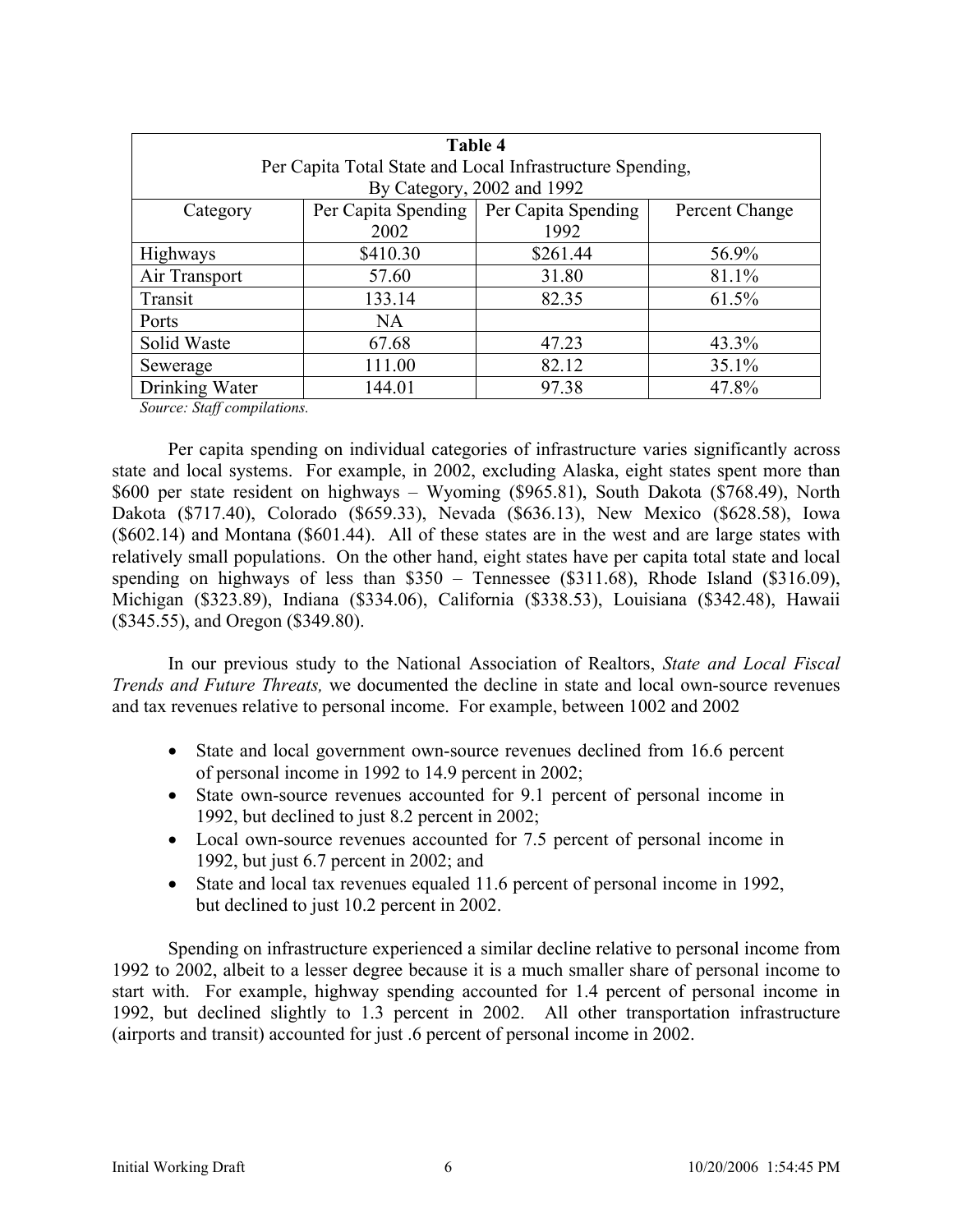#### **3. Federal Grants to State and Local Governments for Infrastructure Programs**

 The previous section presented information on state and local spending for six categories of infrastructure. The purpose of this section is to examine the contribution made by federal grants to state and local infrastructure spending. Data on federal grants to state and local governments for infrastructure programs was collected from the 2002 Consolidated Federal Funds Report (CFFR), which includes data for 1,055 federal grant programs.<sup>2</sup>

 There are actually a number of different tools available to the federal government to help state and local governments finance infrastructure investments. In addition to federal grants to state and local governments for these purposes, the federal government also has available the following types of tools:

- *Cooperative cost-sharing agreements* in which nonfederal cost sharing is involved for specific projects. For example, projects by the U.S. Army Corps of Engineers used to be considered direct federal expenditures with state and local governments making in-kind contributions – e.g. gifts of land, easements, rights-of-ways etc. But now state and local governments are expected to share planning and construction costs in accordance with agreements negotiated specifically to meet the needs identified in each project.
- *Federal loans and loan guarantees* which provide subsidies to state and local government infrastructure investments.
- *Federal tax expenditures* which are special exclusions, exemptions or deductions allowed under the Internal Revenue Code to encourage certain types of investment by individuals and corporations. The infrastructure portion of federal tax expenditures has been declining [NCPWI 1986, pp. 56- 63].

For the purposes of this report, we look only at federal infrastructure grants to state and local governments.

In this context, we reviewed the 1,055 federal grant programs listed in the 2002 CFFR and developed seven infrastructure categories based on the titles of individual grant programs – highways, air transportation, transit, solid waste, sewerage, drinking water, and federal infrastructure grants not easily allocated to the other categories. This is a somewhat subjective process and the figures should be regarded as approximations of federal infrastructure grants

 $\overline{a}$ 

 $2$  The CFFR contains data by state on federal obligations for individual programs. In the budget process, program funds are authorized, appropriated, obligated, and finally spent (outlays). Congress determines the first two amounts and program agencies and recipient governments determine the last two. The major different between obligations and outlays is the timing of actually expenditures. Obligation data identify declines in federal commitments for individual programs sooner than outlay data. Since we are interested in identifying and describing programmatic priorities, obligations data are the best data to analyze. If we were interested in the actual economic impact of specific grant programs, we would analyze outlay data.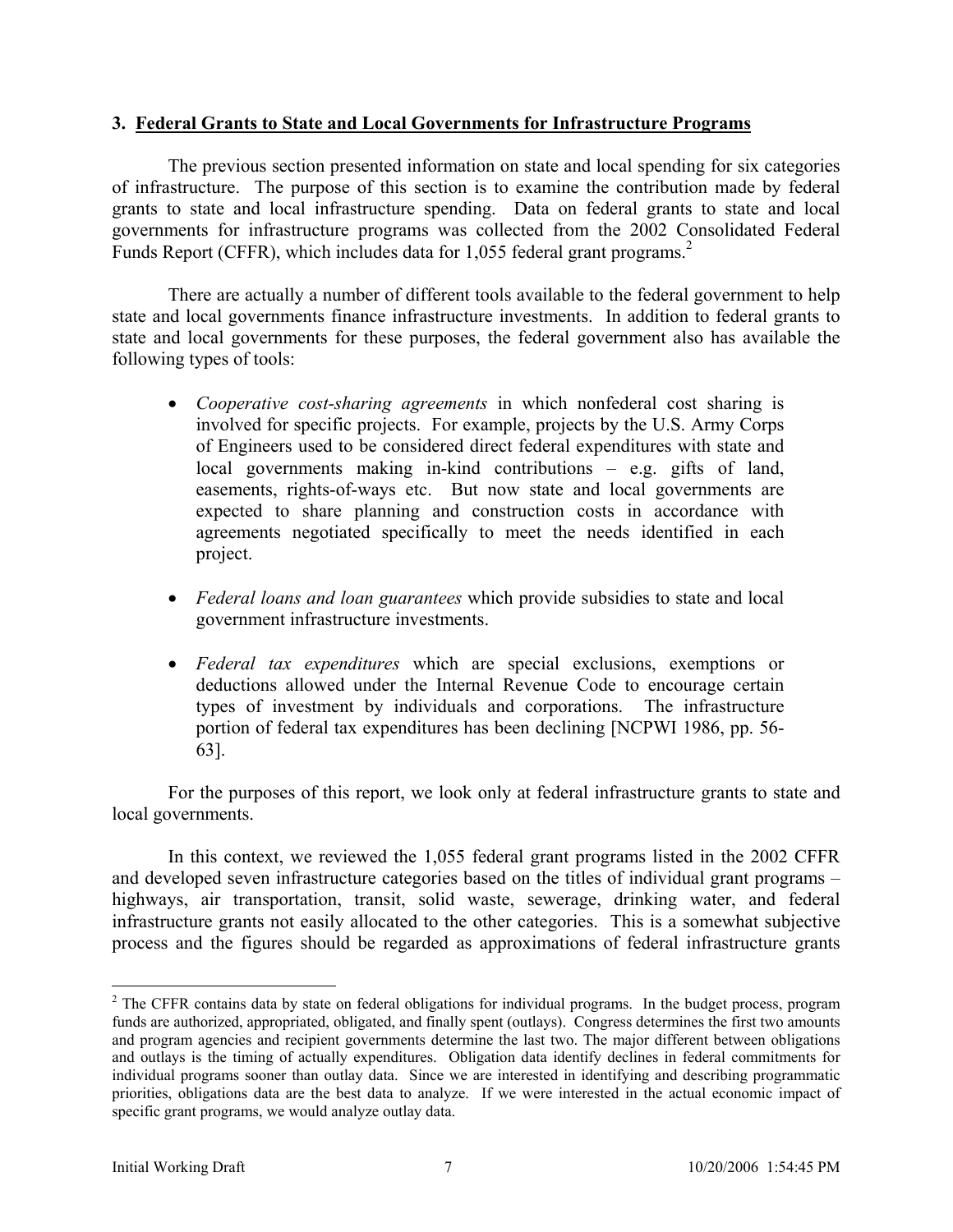because it is difficult to determine the purpose of a grant program from looking at program titles alone.

 In FY2002 the federal government made a total of \$415.2 billion in grants to state and local governments for all purposes. Of that total, approximately, \$46.3 billion were for what we have defined as infrastructure related programs – approximately 11.2 percent of all federal grants to state and local governments in 2002.

 Based on the information available for individual grant programs from the CFFR, programs were grouped into the seven categories listed above. Table 5 provides a summary of the programs examined in this section. In addition, Table 5 contains similar information on federal infrastructure grant programs in 1990 based on data in Mann and Bell (1993).

 The data indicate that in 1990 the federal government had approximately 36 infrastructure related grant programs for state and local governments totaling approximately \$20.5 billion. By 2002 the number of infrastructure related grant programs increased to approximately 52 with total funding increasing to \$46.3 billion. Adjusting for inflation, federal infrastructure grants to state and local governments increased by  $77$  percent.<sup>3</sup>

| Table 5          |                                                     |          |                  |          |  |  |
|------------------|-----------------------------------------------------|----------|------------------|----------|--|--|
|                  | <b>Federal Grants for Infrastructure Purposes</b>   |          |                  |          |  |  |
|                  | Number of Programs and Total Dollars, 2002 and 1990 |          |                  |          |  |  |
| Category         | 2002                                                |          |                  | $1990^4$ |  |  |
|                  | Program                                             | Program  | Program          | Program  |  |  |
|                  | Number                                              | Amount   | Number           | Amount   |  |  |
| (Millions of \$) |                                                     |          | (Millions of \$) |          |  |  |
| <b>Highways</b>  | 3                                                   | 32,519.6 | 3                | 13,714.6 |  |  |
| Airports         | 3                                                   | 2,861.2  |                  | 1,353.5  |  |  |
| Transit          | 6                                                   | 6,833.8  | 7                | 3,181.7  |  |  |
| Solid Waste      |                                                     | 7.3      | 5                | 58.1     |  |  |
| Sewerage         | $\overline{4}$                                      | 103.2    | 13               | 1,482.7  |  |  |
| Drinking Water   | 18                                                  | 1,295.8  | 4                | 5.3      |  |  |
| Other            | 17                                                  | 2,724.9  | 3                | 723.1    |  |  |
| <b>TOTAL</b>     | 52                                                  | 46,345.8 | 36               | 20,519.0 |  |  |

 It is clear from the data in Table 5 that the federal highway programs are the largest federal infrastructure grant programs to state and local governments. Data in Table 6 indicate that federal highway programs accounted for about 70.2 percent of federal infrastructure grants to state and local governments in 2002, compared with 66.8 percent in 1990. In fact, federal infrastructure grant programs for transportation (highways, airports, and transit) accounted for 91.1 percent of all federal infrastructure grants to state and local governments in 2002, up slightly from 88.9 percent in 1990.

<sup>&</sup>lt;sup>3</sup> Using the GDP Implicit Price Deflator from Table B-3 in the 2005 Economic Report to the President.

<sup>&</sup>lt;sup>4</sup> Data for 1990 comes from Mann and Bell (1993).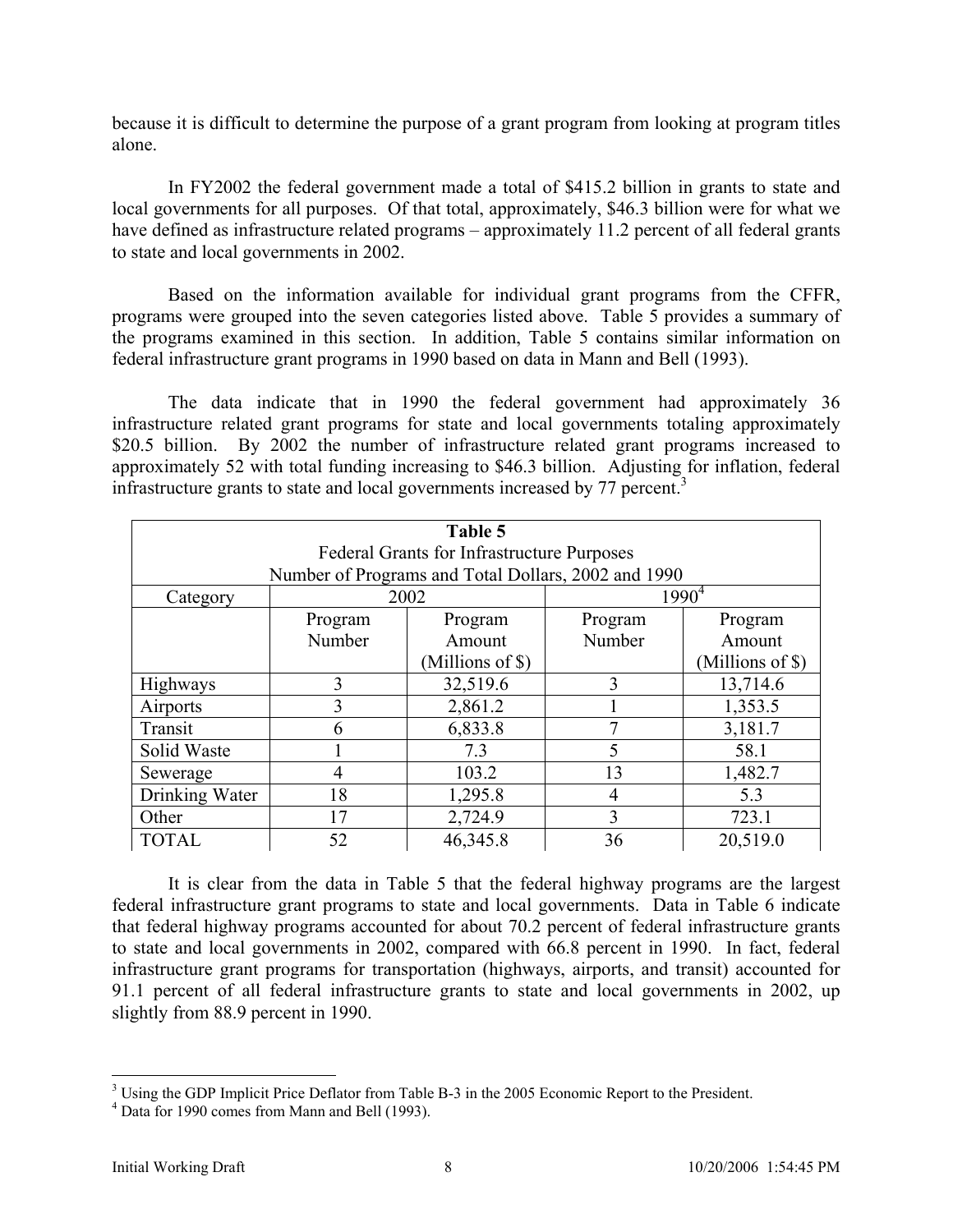In non-transportation related federal infrastructure grants to state and local governments the only major trend between 1990 and 2002 was the decline in relative importance of grants for wastewater treatment, or sewerage. In 1990, 7.2 percent of federal infrastructure grants to state and local governments were for wastewater treatment; while the relative share declined to just 0.2 percent in 2002. In a somewhat related area, grants to improve and protect drinking water supplies accounted for 0.0 percent of federal infrastructure grants to state and local governments in 1990, but increased to 2.8 percent of the total in 2002 and account for more than a third of all federal infrastructure grant programs in 2002.

| Table 6        |                                                |                                               |          |                 |  |  |
|----------------|------------------------------------------------|-----------------------------------------------|----------|-----------------|--|--|
|                | Share of Federal Infrastructure Grant Programs |                                               |          |                 |  |  |
|                |                                                | By Category and Dollar Amounts, 2002 and 1990 |          |                 |  |  |
| Category       |                                                | 2002                                          |          | 1990            |  |  |
|                | Pct. Of                                        | Pct. Of Dollars                               | Pct. Of  | Pct. Of Dollars |  |  |
|                | Programs                                       |                                               | Programs |                 |  |  |
| Highways       | 5.8                                            | 70.2%                                         | 8.3%     | 66.8%           |  |  |
| Airports       | 5.8                                            | $6.2\%$                                       | 2.8%     | 6.6%            |  |  |
| Transit        | 11.5%                                          | 14.7%                                         | 19.4%    | 15.5%           |  |  |
| Solid Waste    | 1.9%                                           | $0.0\%$                                       | 13.9%    | $0.3\%$         |  |  |
| Sewerage       | 7.7%                                           | $0.2\%$                                       | 36.1%    | 7.2%            |  |  |
| Drinking Water | 34.6%                                          | 2.8%                                          | 11.1%    | $0.0\%$         |  |  |
| Other          | 32.7%                                          | 5.9%                                          | 8.3%     | 3.5%            |  |  |
| <b>TOTAL</b>   | 100.0%                                         | 100.0%                                        | 100.0%   | 100.0%          |  |  |
|                |                                                |                                               |          |                 |  |  |

While federal highway grants to state and local governments account for the vast majority of federal infrastructure grant funds, not all state and local systems benefit equally from such programs. For example, the top five states in terms of total highway grants received (California, Texas, Pennsylvania, Maryland and New York) account for 27.4 of all federal highway grants. For the nation as a whole, highway grants accounted for 7.8 percent of total federal grants to state and local governments. Table 7 presents the top five and bottom five states in terms of highway grants as a share of total federal grants to each state and local system. The range is from 2.3 and 2.6 percent of total federal grants in Illinois and New York respectively, to 22.8 and 20.8 percent for Hawaii and Idaho, respectively.

| Table 7              |                            |                                                         |      |  |  |
|----------------------|----------------------------|---------------------------------------------------------|------|--|--|
|                      | Top and Bottom Five States |                                                         |      |  |  |
|                      |                            | Highway Grants as a Share of Total Federal Grants, 2002 |      |  |  |
| Top 5 States         | Pct.                       | Bottom 5 States                                         | Pct. |  |  |
| Hawaii               | 22.8                       | Illinois                                                | 2.3  |  |  |
| Idaho                | 20.8                       | New York                                                | 2.6  |  |  |
| North Dakota         | 17.5                       | Florida                                                 | 3.0  |  |  |
| Montana              | 17.2                       | Georgia                                                 | 4.3  |  |  |
| South Dakota<br>16.3 |                            | Massachusetts                                           | 4.7  |  |  |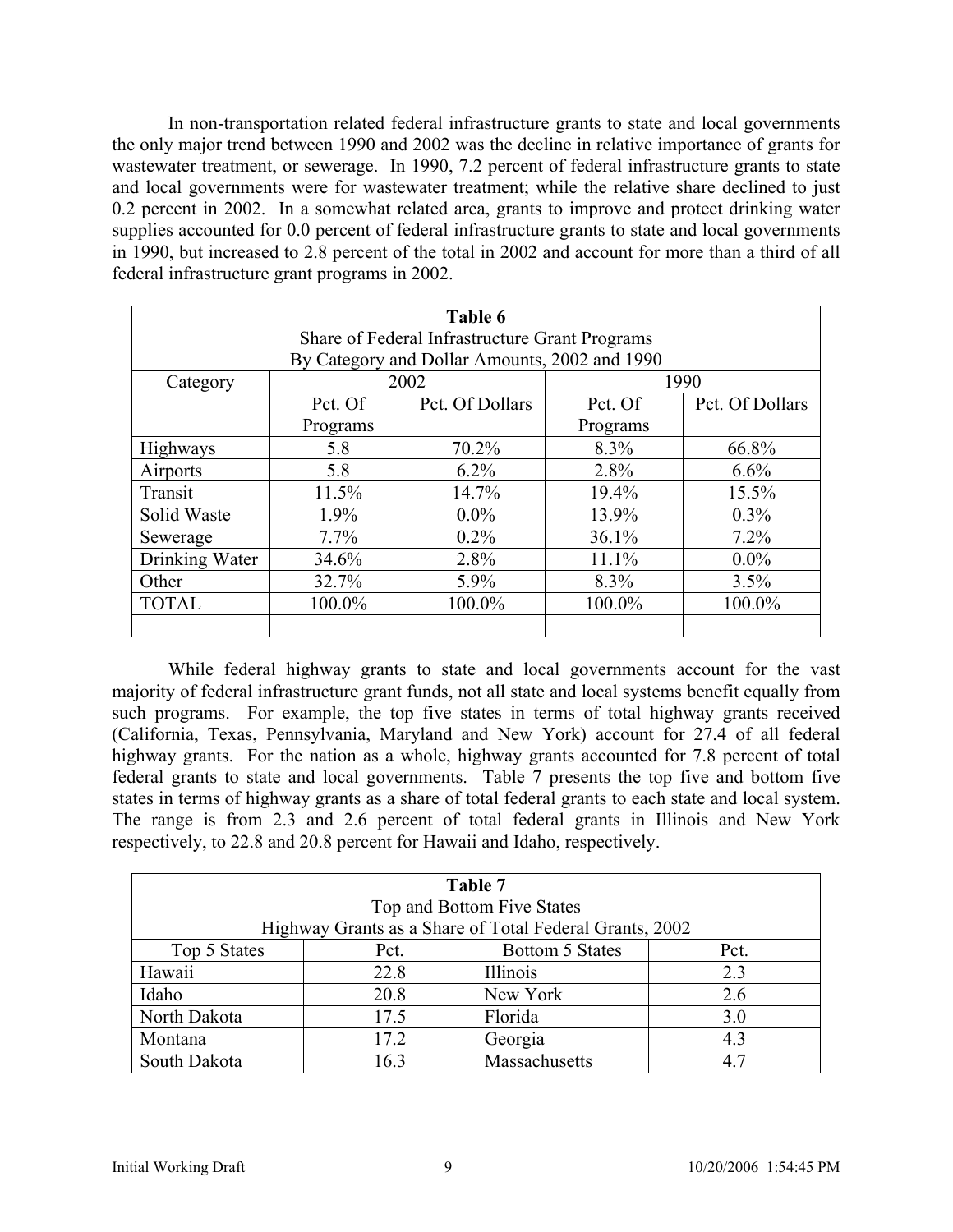Similar variations exist across states when looking at highway grants per capita. For the country as a whole, federal highway grants to state and local governments averaged \$1,475 in 2002. The range was from a high in Wyoming of \$2,498 per capita to just \$921 per capita in Nevada. Table 8 reports information on the top and bottom five states when ranked by federal highway assistance per capita.

| Table 8                                  |                                      |                            |                   |  |  |  |
|------------------------------------------|--------------------------------------|----------------------------|-------------------|--|--|--|
|                                          | Federal Highway Aid Per Capita, 2002 |                            |                   |  |  |  |
|                                          |                                      | Top and Bottom Five States |                   |  |  |  |
| Top 5 States*                            | Per Capita Grant                     | Bottom 5 States            | Per Capital Grant |  |  |  |
| Wyoming                                  | \$2,498                              | Nevada                     | 921               |  |  |  |
| New York                                 | \$2,238                              | Florida                    | \$1,024           |  |  |  |
| North Dakota                             | \$2,220                              | Virginia                   | \$1,091           |  |  |  |
| New Mexico                               | \$2,176                              | Colorado                   | \$1,102           |  |  |  |
| \$2,120<br>Indiana<br>\$1,146<br>Montana |                                      |                            |                   |  |  |  |
| * Excluding Alaska and Washington D.C.   |                                      |                            |                   |  |  |  |

 In terms of federal dollars, transit grants to state and local governments account for the second largest share of funding, behind highway grants. Together, highway and transit grants account for 85 percent of total federal infrastructure grants to state and local governments in 2002.

Federal infrastructure grants for transit purposes are even more concentrated than federal highway grants. Specifically, four states (California, New York, New Jersey and Illinois) receive 47 percent of federal infrastructure grants to state and local governments for transit. Federal aid for transit accounts for 1.1 percent or less of federal grants to state and local governments in twenty-eight states. In two states, federal transit assistance accounts for more than 20 percent of total federal grants – Idaho (21.2 percent) and Hawaii (20.4 percent).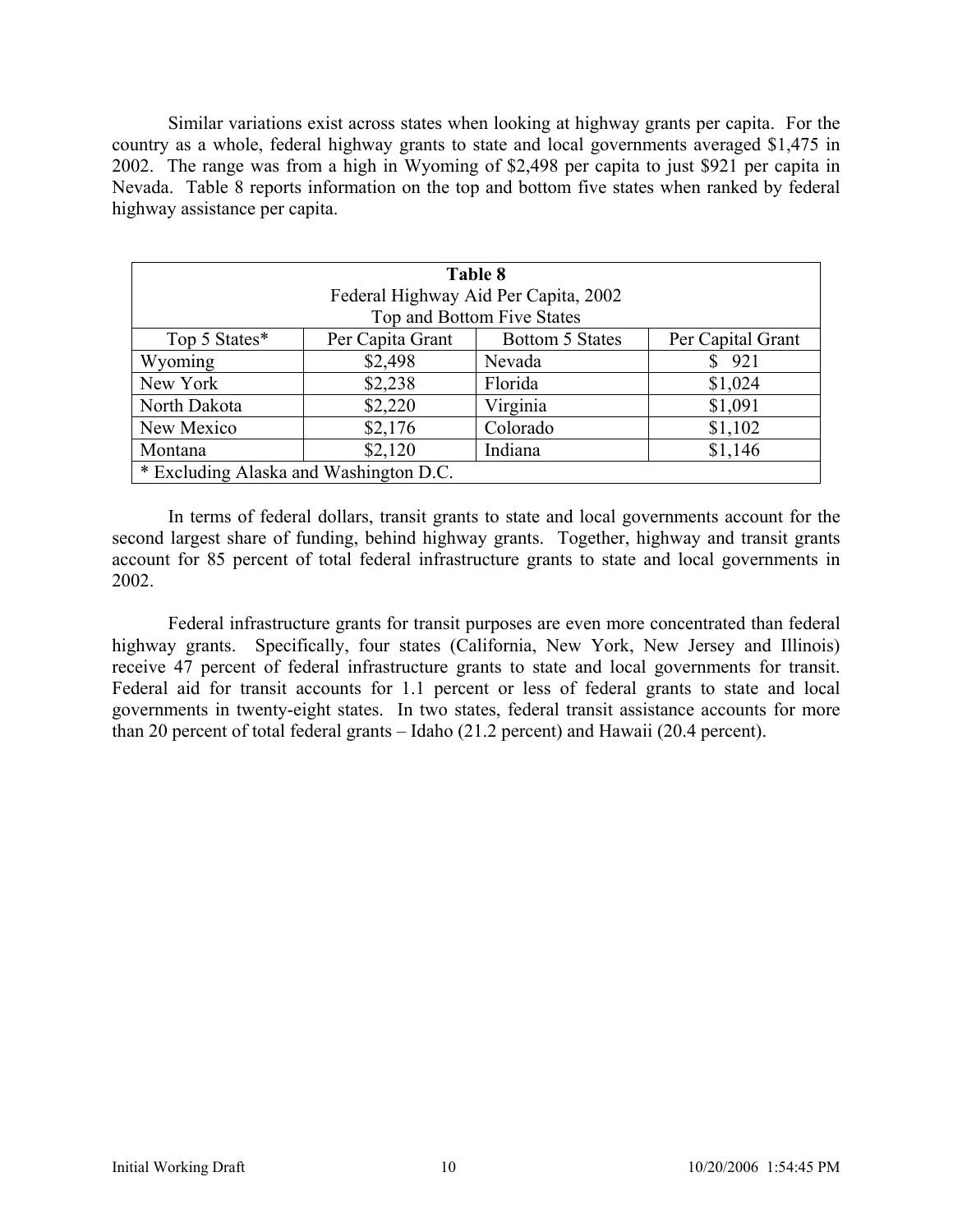#### **4. Tools for Financing State and Local Infrastructure Spending**

Having devastated the city of New Orleans, Hurricane Katrina and its immediate aftermath revealed the vulnerability of poorly maintained urban infrastructure and further posed serious challenges to financing the post-disaster reconstruction. How will the municipal government be able to raise sufficient funds to rebuild the streets, the highways and the bridges as well as run down and poorly maintained levees? New Orleans' troublesome situation, however, may turn out to be just the tip of the iceberg. State and local governments face dual pressures from citizens: on the one hand, there is increasing citizenry's demand for public services – both a higher level and quality of services. At the same time, however, there is a continued reluctance to pay for such services through higher taxes. As a result, many local governments are struggling to manage their infrastructure needs with the same financing tools they used three decades ago (Cox, Wendell, Utt, and Corcoran 2003a; Cox, Wendell, Utt, and Corcoran 2003b). The declining relative importance of infrastructure assistance from the federal and state governments, due to their own budget shortfalls, has further strained the public works coffers of local governments (NLC 1987; CETS 1996; Cox, Wendell, Utt, and Corcoran 2003b).

Infrastructure commonly refers to such capital facilities as roads, bridges, airports, and wastewater treatment plants. The National League of Cities (NLC) in its 1987 study stressed that the efficacy of an infrastructure system should be measured not only by the investment in physical structures but also by the services that the investment provides, which matter a great deal to industries and individuals alike. The construction, operation, and maintenance of public infrastructure, and the community's capacity to fund these activities are closely linked to the pace and quality of economic growth (Feldman, Mudge, and Rubin 1988; GFRC 1983; Smith 2005). Infrastructure may stimulate future investment or economic activity through "a multiplier effect on private firms or other public agencies" (NLC 1987, p. 6). Well-operated and maintained infrastructure provides travel timesavings, clean water, and reduced vehicle operating costs, but also market access, productivity, and health and safety benefits (Mudge 1996). In addition to its strong impact on economic development, high investment costs, long economic life, and interaction with other parts of a system, public infrastructure includes various modes: highways, mass transit, air transportation, water transportation, water supply and sewerage (Feldman, Mudge, and Rubin 1988; NLC 1987).

Given its capital-intensive nature, high investment risks, and the public interest involved, public works infrastructure has traditionally been owned, operated, and financed by governments at various levels (Merna and Njiru 2002). The public goods features of most infrastructure projects make some public sector involvement almost mandatory (Feldman, Mudge, and Rubin 1988; Mudge 1996). Intergovernmental grants and own-source revenues (composed of taxes and user fees) are traditionally the primary sources of funding for transportation and other modes of public works (Morris 2001; Moulder 1993). The emerging "service creep"—the phenomenon that the same population generates over time an increased demand for services (Tischler 1996), the persistent popular antagonism against higher taxes, and the ever-growing costs for construction, operation, and maintenance, have conspired to exacerbate the fiscal stress of state and local governments. They are thus obliged to seek out innovative tools for capital financing. Over the past two decades, infrastructure finance at the state and local level has seen the gradual shift from pay-as-you-go financing to debt financing (Morris 2001; Mudge 1996), the trendy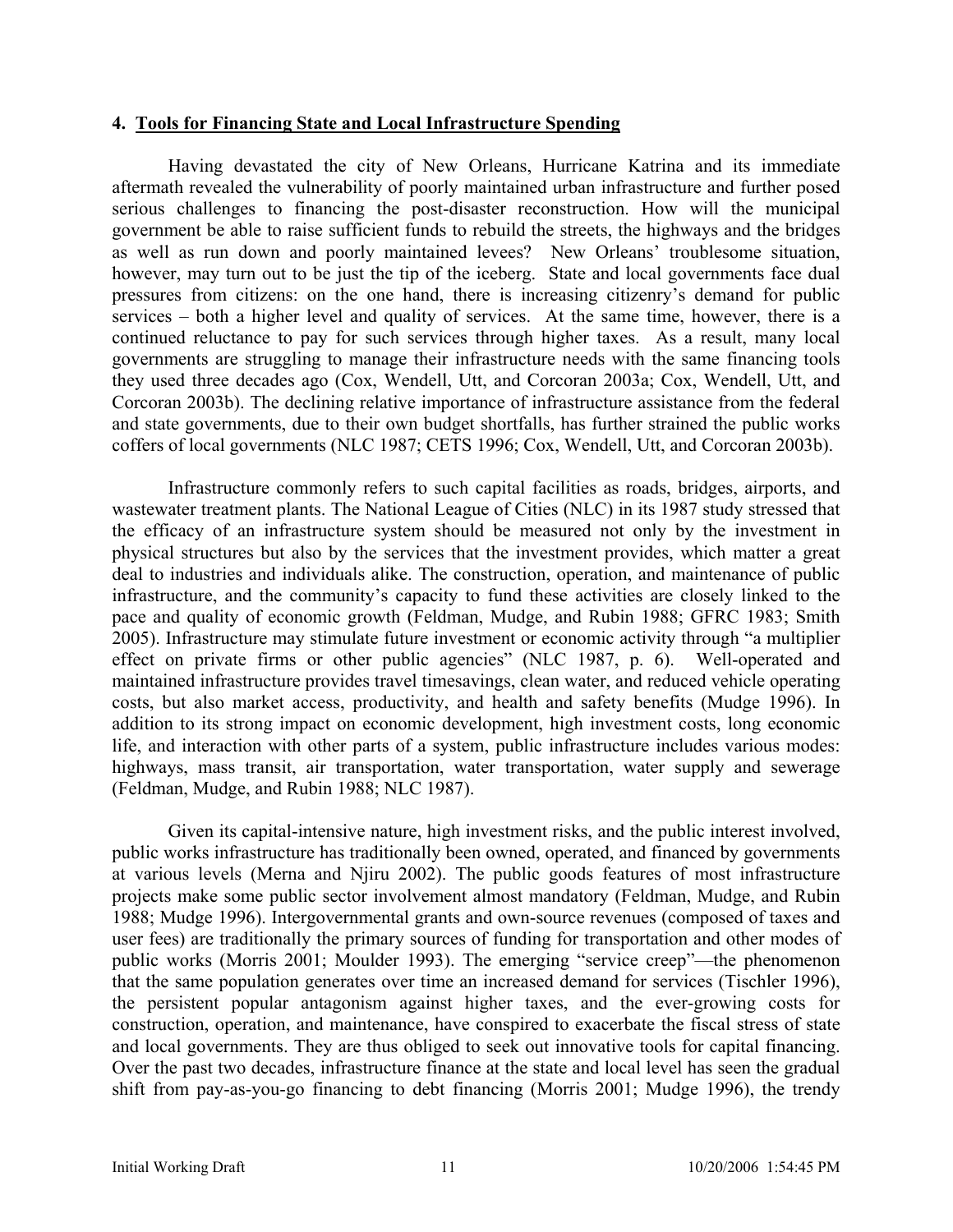movement toward privatization or public-private partnership (Cox, Wendell, Utt, and Corcoran 2003a; Feldman, Mudge, and Rubin 1988; Merna and Njiru 2002; Weiss 1985), and the change of perspective from a single mode basis to a multimodal basis (Morris 2001; NCSL 2005; TRB 2002).

Debt financing tools such as bonds, loans, loan guarantees, and lines of credit, have grown into a popular alternative to pay-as-you-go financing, which limits public works projects to existing funds. One major advantage of debt financing is that it provides immediate revenue that allows for sooner delivery of projects to satisfy citizen needs (Morris 2001). Debt financing is also consistent with the benefits-received principle of public finance because it aligns consumers of infrastructure services with those who pay for those services. Specifically, construction costs are spread over the project's life and are paid for by the user. On the other hand, however, this tipping of balance between debt and pay-as-you-go has aroused concern over the appropriate level of reliance on debt finance (TRB 2002). It could affect the fiscal health of public works investments in the long run.

With an attempt to shift the burden of financing away from taxpayers to the beneficiaries of any given improvement or construction of infrastructure, state and local governments have been encouraging a greater private sector role in capital financing (Feldman, Mudge, and Rubin 1988; Merna and Njiru 2002). Public-private partnerships represent "the fastest-growing tool" of infrastructure finance (Feldman, Mudge, and Rubin 1988, p. 55), which in its simplest form, combines public ownership and private operation of public works facilities. Transportation projects, in particular, exemplify an area in which states and localities have been successful in attracting private sector participation (Morris 2001; NCSL 2005). Private firms may take on the finance, design, and construction of a toll road, while governments are responsible for authorizing the collection of tolls, assessing workmanship, and ensuring that environmental standards are met (Morris 2001). Acknowledging the importance of private involvement in capital finance, Mudge (1996) in the meantime cautions that public sector must retain a leading role in privatizing public works for the approach to be effective.

Different financing tools may assume different degrees of importance as the modes of public infrastructure vary. Take debt finance for instance. Debt in the early 1980s accounted for about half of state and local capital financing for public water supply systems and 90 to 95 percent of airport financing, in contrast to 10 to 20 percent of highway financing, and 20 percent of transit financing except for New York (Feldman, Mudge, and Rubin 1988, p.33). Prompted by the need to support a national transportation system that is multimodal, infrastructure-financing approaches have started to develop on an integrated, multimodal basis (TRB 2002). Some states, incorporate concerns of intermodal connectivity in funding their new projects (NCSL 2005).

Along with the general trends captured above, state and local governments have been pushed to refine and expand their traditional infrastructure tool kit with innovative financing tools. Ensuing is a brief summary of both capital-financing tools that are widely used in all states and those that have been experimented with by a number of states and localities. A discussion of their respective strengths and weaknesses is also provided.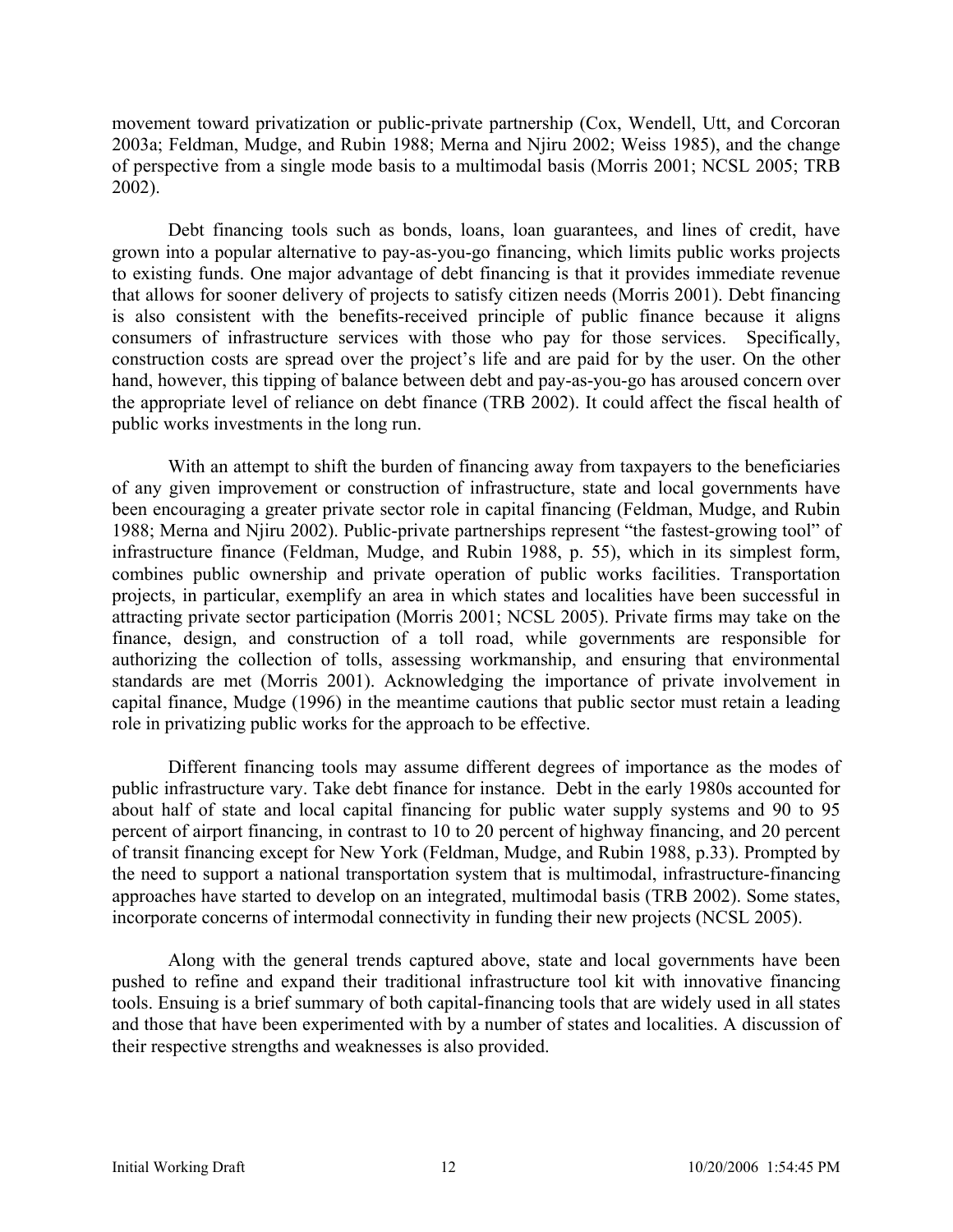#### *Taxes and Fees*

State and local infrastructure investments were typically finance by General Obligation Bonds, or on a pay-as-you-go basis. In each case, state and local governments relied on current general revenues to either pay off the general obligation bonds used to finance the capital investment, or to put funds aside for future capital investments. The main source of funding in each case was general revenues, primarily from general taxes.

In an earlier report to the National Realtors Association, *State and Local Fiscal Trends and Future Threats,* we documented the declining relative importance of taxes as a source of revenue for state and local governments. In 1992 state and local governments, in the aggregate, generated 70 percent of their own-source revenues from taxes. By 2002 taxes accounted for just 68 percent of state and local own-source revenues. In 1980, taxes accounted for 74.7 percent of total state and local own-source revenues.

 Between 1992 and 2002, real per capita state general revenues increased 16.3 percent, while real per capita tax revenues increased just 13.5 percent and real per capita property taxes collected by states actually declined by 7.5 percent. Similarly, real per capital own-source revenues for local governments increased 16.4 percent from 1992 to 2002, while real per capita local tax revenues increased just 13.8 percent and property real per capita property tax revenues increased just 9.8 percent – the smallest increase of any individual revenue source for local governments.

 As a result of these trends, taxes, and property taxes especially, account for a declining share of state and local own-source revenues. This has put pressure on state and local governments to find more creative ways of financing infrastructure investments, including greater reliance on user fees.

Governments at all three levels—federal, state, and local—play a significant role in financing public infrastructure. The federal government contributes to state and local infrastructure through either direct expenditures in the form of grants or indirect expenditures in the form of tax credits, loans, and loan guarantees (Feldman, Mudge, and Rubin 1988). The use of excise taxes and user fees is especially prominent in transportation finance. Federal transportation funds are composed mainly of fuel taxes, which account for 90 percent of the revenues deposited into the Federal Highway Trust Fund (Morris 2001), which is responsible for 75 percent of all highway and mass transit capital expenditures (in 2001). State governments also rely on user taxes and fees as their primary sources of funding. These taxes and fees include state motor fuel taxes, vehicle licenses and registration fees, emission fees, and sales taxes. Due to variations in state tax structures, not all user revenues are designated for transportation disbursements. In many states, local governments also levy gas and vehicle sales taxes (Morris 2001). Such taxes are generally, albeit not universally, earmarked for transportation projects.

User taxes and fees have been considered by many to be an equitable and efficient way to spread the financial burden of public works projects, as they relate pay in some way to use. Their sensitivity to technological advances in alternative fuel technologies and changing driver demographics, however, makes them less viable as a funding source (Morris 2001; TRB 2002).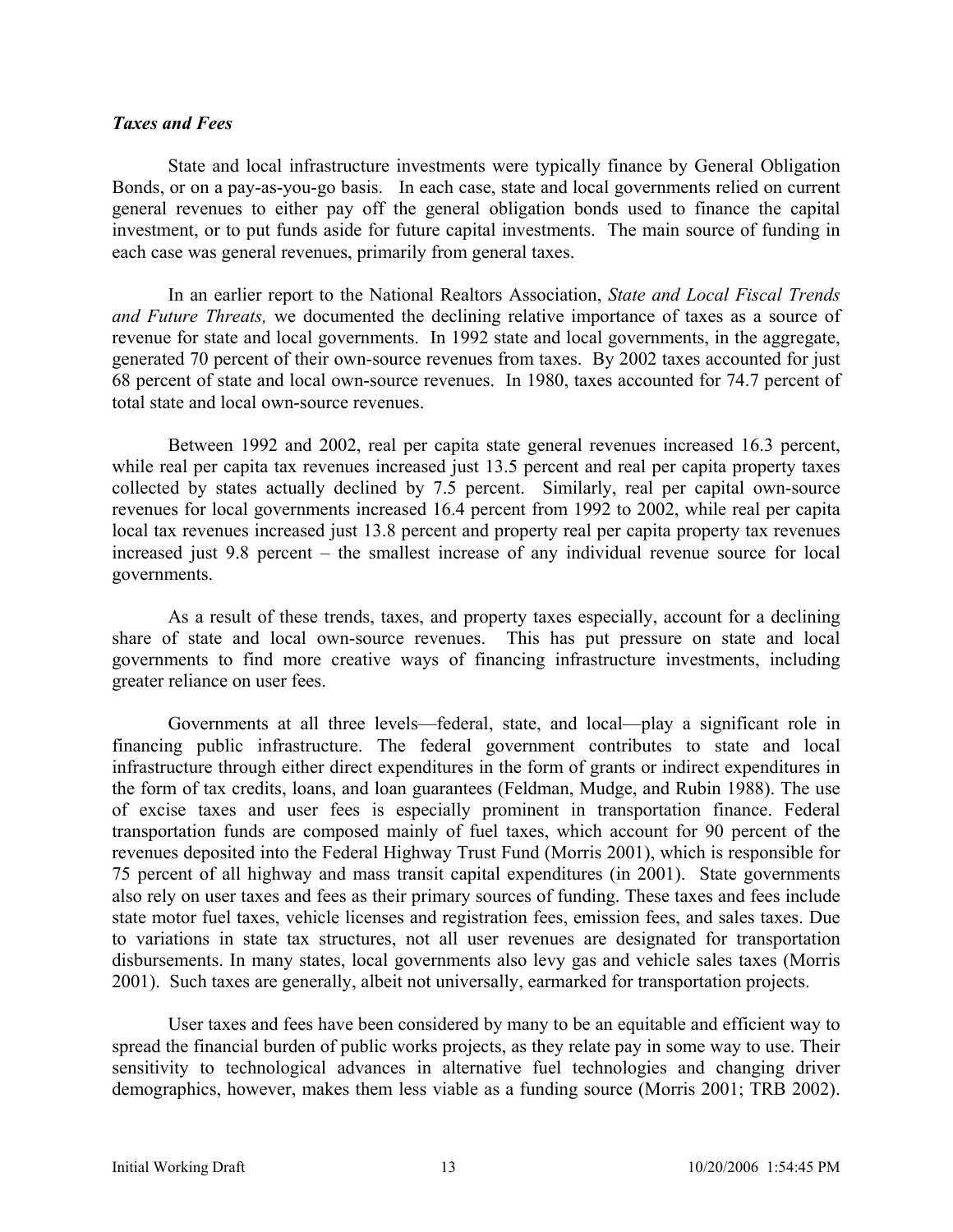One can also argue that vehicle-related fees are not exactly proportional to the vehicle's use of the state transportation system as vehicle weight and gasoline efficiency vary (Morris 2001). There is also concern that reliance on fuel taxes may work against energy conservation and air quality by providing wrong incentives for departments of transportation (DOTs) to encourage greater gas consumption (TRB 2002). Morris (2001) calls for greater state commitment of vehicle revenue to transportation funds as a way to increase funding without raising taxes or fees.

#### *Intergovernmental Funds*

As states aspire to federal grants to help finance their public works projects, local governments rely on contributions from both state and federal governments to alleviate their fiscal problems. Major forms of intergovernmental financing include transportation funds made more widely available by the Transportation Equity Act for the  $21<sup>st</sup>$  Century (TEA-21), Grant Anticipation Revenue Vehicles (GARVEE) bonds, State Infrastructure Banks (SIBs), and State Revolving Funds (SRFs).

### I. TEA-21 Funds

Enacted in June 1998, TEA-21 brought unprecedented levels of federal funding for transportation projects by linking spending from the Highway Trust Fund to highway revenues (Morris 2001). It established a minimum guarantee that ensures that highway funds are distributed equitably among the states. State and local jurisdictions thus have an incentive to increase their funding levels to match the federal commitments (Cox, Utt, and Corcoran. 2003a). As part of the TEA-21, the federal Transportation Infrastructure Finance and Innovation Act (TIFIA) devises new tools of credit assistance—secured federal loans, loan guarantees, and standby lines of credit—which provide greater funding flexibility to state and local governments (FHWA 1997). The benefits of TEA-21 have been severely compromised, however, by the recent difficult economic and budget conditions that confront the federal and state governments. Washington finds it hard to increase financial commitment to transportation enhancements, while states can hardly raise the matching funds needed to pay their share of the project costs (Cox, Utt, and Corcoran. 2003a).

### II. GARVEEs

GARVEEs are bonds or notes that are bought by investors with the debt to be repaid by the issuer's pledge of future federal highway funds. They effectively accelerate future federal revenues to finance transportation projects (Morris 2001; NCSL 2005). GARVEEs may be backed solely by federal funds to repay principal and interest on bonds or may be backed by additional state funds. They are special obligations of the issuing state or transit authority, but do not constitute general obligations of the issuing entity or of the federal government (Cox, Utt, and Corcoran. 2003a). They are particularly useful for projects for which the costs of delay outweigh the costs of financing. Eligible projects are usually large enough to merit borrowing and lack access to a revenue stream, such as taxes and tolls. The jurisdiction that issues a GARVEE bond today has to forego alternative future uses of the anticipated federal funding. In addition to the limits states impose on the volume of debt, GARVEE is subject to the risk of federal funding reauthorization (Cox, Utt, and Corcoran. 2003a).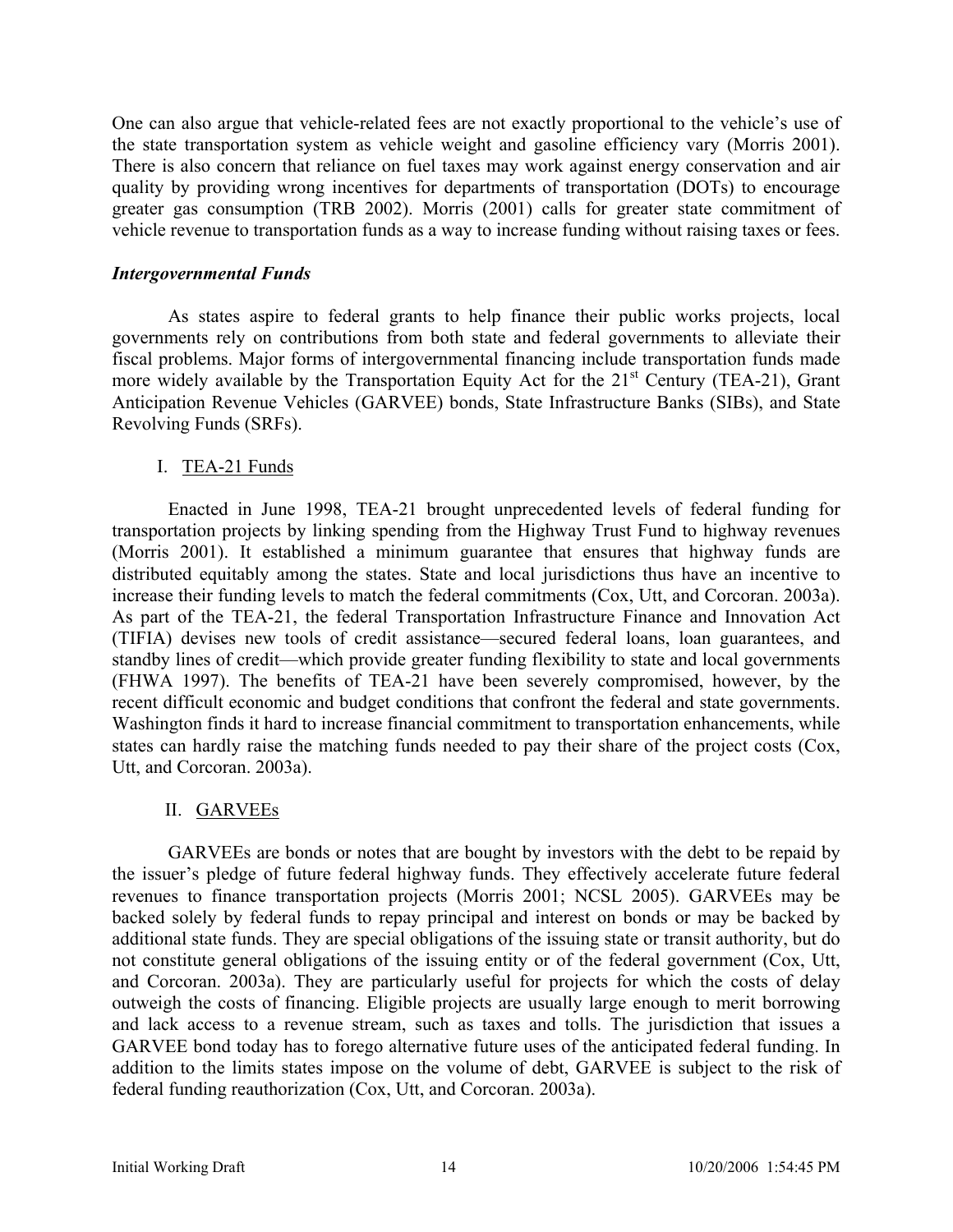### III. State Infrastructure Banks

SIBs are state or multi-state funds that operate like private banks and provide transportation funding in the form of loans, lines of credit, and other credit enhancements to help states deliver capital facilities sooner (Morris 2001). Mudge (1996) argues that SIBs, embody many nice properties as an innovative finance tool. They allow subsidies to needy projects without sacrificing their market orientation. Projects that benefit must pass a partial market test of repaying debt. They encourage planners and decision makers to take a long-term view as the bondholder is paid back over 20 or 30 years. Especially helpful for large projects, SIBs also offer considerable funding flexibility. They can accommodate local conditions and can be multimodal (Mudge 1996). The advantages of SIBs are seriously constrained by the fact that not all states have been made eligible and the distribution of the funds is highly concentrated in a small number of states (Cox, Utt, and Corcoran. 2003a).

### IV. State Revolving Funds

SRFs provide low-cost loans to local communities while loan repayments are recycled back into the program to fund future projects. SRF loan recipients repay both principal and interest, thereby ensuring increasing levels of funding. Funds to capitalize SRF programs are provided through annual federal grants to states and state matching funds. The revolving mechanism and annual capitalization grants with state matches secure a stable and growing source of funds for infrastructure projects, especially for water quality projects through the Clean Water State Revolving Fund (CWSRF). One major drawback of SRF programs is their reliance on annual capitalization grants. It is unfortunate for SRFs that the federal government has reduced its commitment to funding SRF projects.

### *Bonds*

Cox, Utt, and Corcoran (2003a) find that bonds, especially general obligation bonds (GO bonds), have been "the financing mechanism of choice" for most local governments while bond banks and revenue bonds emerge as promising alternatives. Back in 1991 however, an infrastructure financing survey of local officials reported that the greatest percentage of funds for capital financing came from the general fund and state and federal funds followed as the second high. Only less than half of the respondents ever use GO bonds. Impact fees and revenue bonds were reported as the least used tool of financing.

### I. General Obligation Bonds

Also known as "full-faith-and-credit bonds", GO bonds, the most traditional form of debt issuance by state and local governments, are secured by the issuer's pledge to levy enough taxes to pay off principal and interest. Enjoying low, tax-exempt rate of interest, GO bonds allow states and localities for immediate funding of a project and they spread the costs over the useful life of the capital facility (Feldman, Mudge, and Rubin 1988; Cox, Utt, and Corcoran. 2003a). GO bonds typically require voter approval or legislative approval. There may be statutory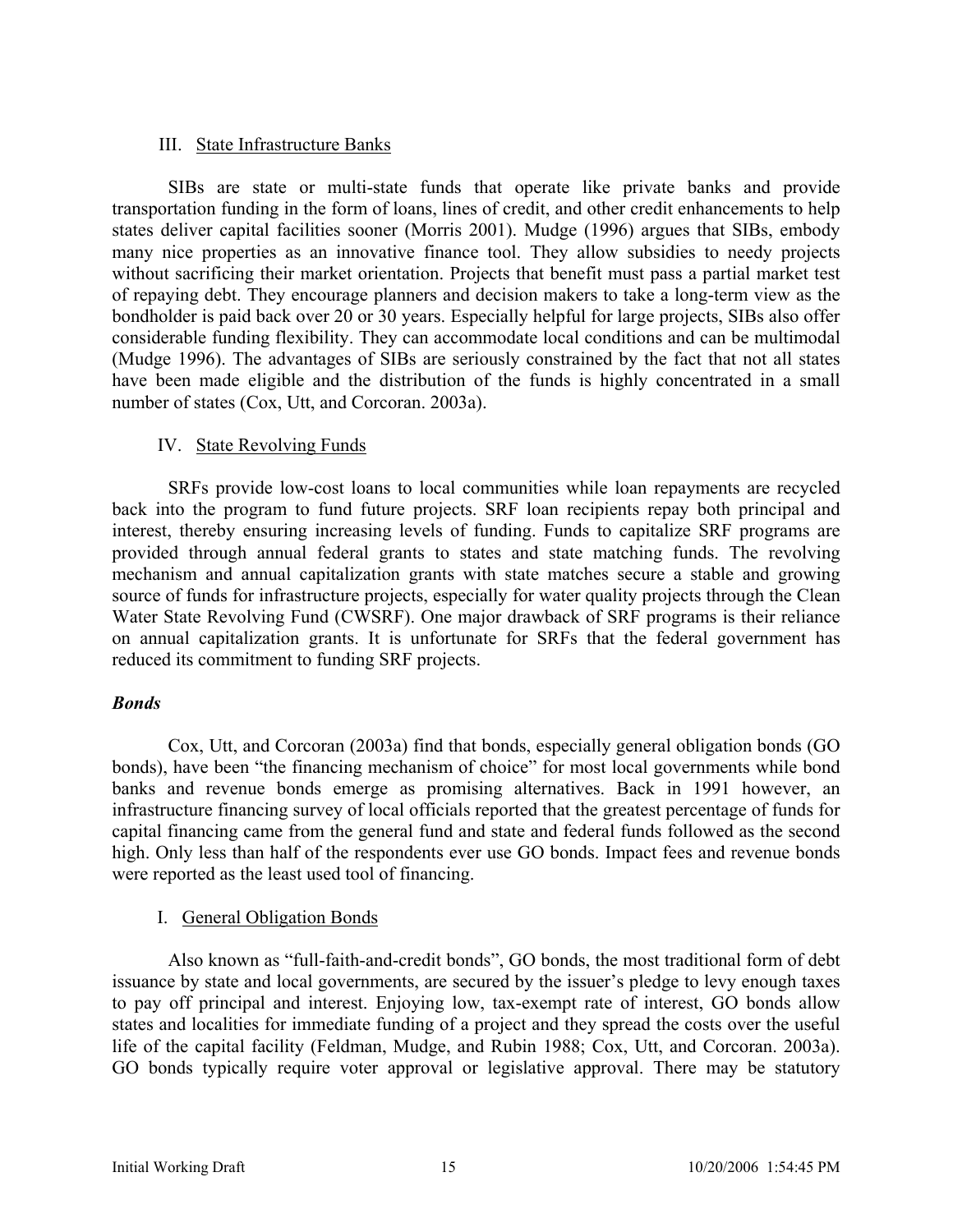limitations on the volume of debt a jurisdiction can carry. In addition, infrastructure projects usually have to compete for being financed with GO bonds.

### II. Bond Banks

Bond banks are state-sponsored entities that permit municipalities to obtain access to the national debt market. They offer and sell bonds, and loan the proceeds to municipalities within the state to subsidize public works projects (Feldman, Mudge, and Rubin 1988). By pooling smaller issuers and backing them with the state's credit, bond banks reduce the cost of borrowing for local jurisdictions (Cox, Utt, and Corcoran. 2003a). If a state enjoys a high credit rating, the municipality would benefit from a lower interest rate. Bond banks are particularly helpful for projects that are too small to be sold publicly. They also provide local communities with technical and administrative expertise in debt issuance (Cox, Utt, and Corcoran. 2003b).

### III. Revenue Bonds

Revenue bonds are limited-liability obligations, secured by a pledge of specific revenue streams associated with the target project, instead of the issuer's general taxing power. Unlike GO bonds, revenue bonds are not subject to debt limitations and they usually do not require voter or legislative approval. On the other hand, however, they entail a higher interest rate due to the issuer's limited repayment obligation (Cox, Utt, and Corcoran. 2003a).

### *Leasing*

Typically used for equipment acquisitions, lease financing has become an important tool to finance state and local jurisdictions' capital improvement programs (CIPs)

### I. Tax-Exempt Municipal Lease Finance

Municipal leases come in the form of a series of one-year renewable obligations that are to be repaid by money appropriated annually from the municipality's general fund. The interest component of the municipality's rental payments is exempted from federal income tax for the owner of the lease, who can be an independent leasing company or leasing subsidiary of a bank, or a trustee bank. A "non-appropriation clause" in the lease allows the jurisdiction to terminate the lease without penalty. The lessor then has the right to take procession of the leased property. Leasing is a more flexible financing alternative to bonds as makes available low interest rates and spread the costs over time. Leasing does not require voter approval and is not subject to statutory debt limitations (Cox, Utt, and Corcoran. 2003a).

### II. Certificate of Participation Financing

As another alternative to cash purchases or bonds, certificates of participation (COPs) are the most commonly used form of leasing. COPs are undivided proportionate interests in a lease purchase agreement. The certificates are serialized, with a portion maturing each year. The owner of a particular certificate receives tax-exempt interest annually. The interest payment comes from annual appropriation. As certificates permit a lease purchase agreement to be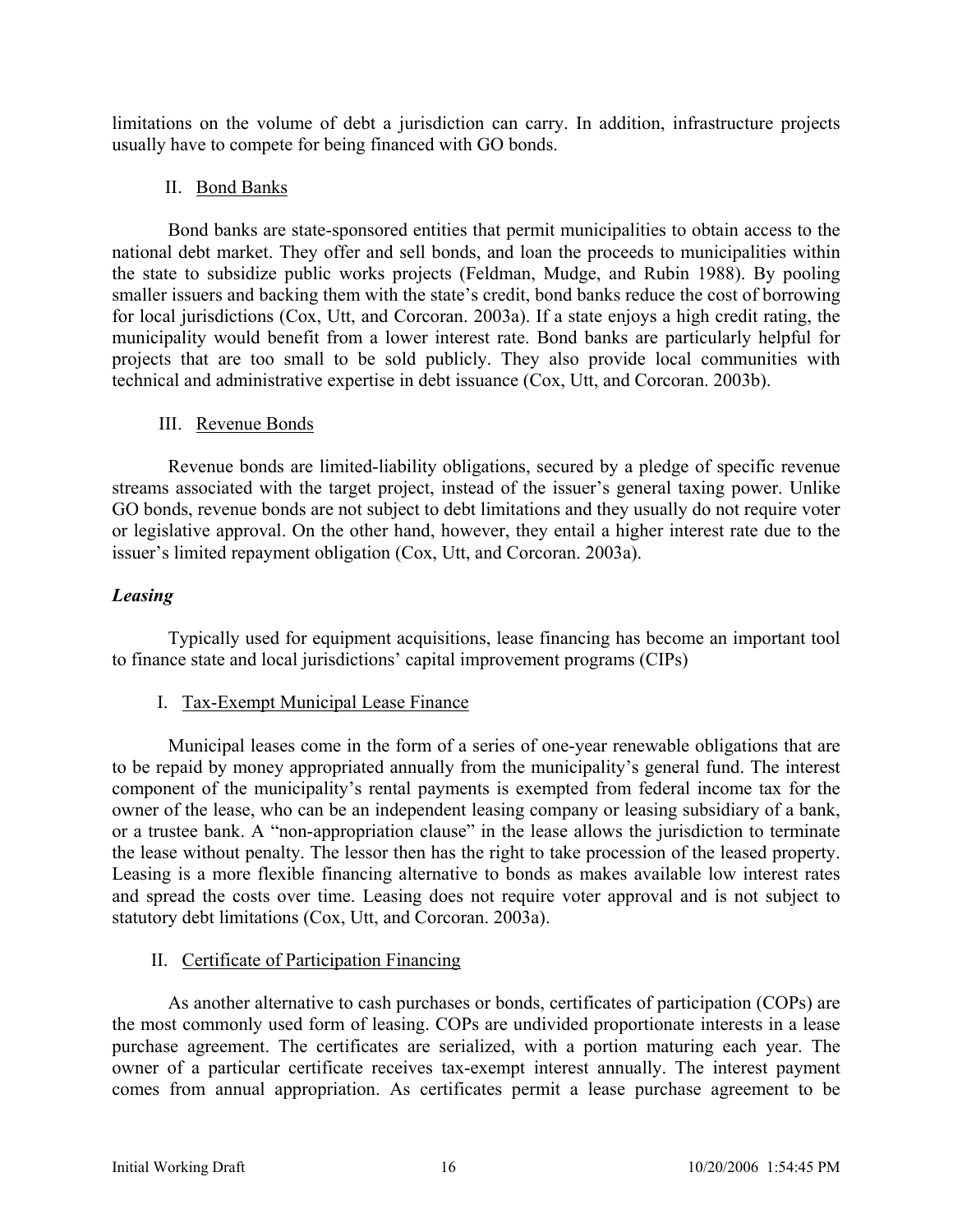divided into small denominations, they allow for access to all investor groups (Feldman, Mudge, and Rubin 1988). COPs can also bypass voter approval or debt limitations to which GO bonds are subject. They are not yet permissible in all states and their interest rates are generally higher than bonds as third party investors view them as a riskier investment (Cox, Utt, and Corcoran. 2003a).

#### *Special Financing Districts: Tax Increment Financing*

Tax Increment Financing (TIF) is a means of financing public investments like infrastructure improvements. A typical TIF program freezes local property assessments in a specific geographic area (TIF district), and then earmarks increases in property taxes that result from future property value increases to repayment of TIF expenses or tax increment bonds. Some 48 states have passed legislation authorizing the use of Tax Increment Financing by local governments. [Johnson and Man, 2001] It is considered an equitable financing tool as the costs and benefits of redevelopment projects are borne by all property owners within the district. It may increase tax revenue without raising rates or imposing new taxes. The effectiveness of the tool, however, is highly dependent upon the status of the macroeconomy as well as the performance of the projects (Cox, Utt, and Corcoran. 2003a; NLC 1983). Some argue that the tool is really involved in shifting activity from outside the TIF district to inside the TIF district and, as such, is really a zero sum game when it comes to economic development.

TIFs are generally thought to mean property tax increment financing. However, seven states have used incremental sales and/or business tax revenue to finance infrastructure investments. By comparing the strengths and weaknesses of sales tax TIFs with those of the traditional property tax TIF, Mikesell concludes that nonproperty taxes are less suited for use in TIF programs then are property taxes. [Mikesell, 2001]

Another special district used to finance infrastructure investments is the Community Facilities District (CFD). Typically, landowners in an area take the initiative to form a CFD for the purpose of issuing debt to finance infrastructure projects needed to develop the land in the CFD. A lien for CFD assessments is put on each parcel in the district and the CFD tax liability appears on the property tax bill for each property owner as a separate line item. Usually local governments must approve the creation of CFDs, albeit debt issued by CFDs is not subject to voter approval and is not included on the books of the local government. [Chapman and Facer]

### *Privatization/Public-Private Partnerships*

Privatization has been a contentious as well as appealing alternative to public monopoly (Merna and Nijru 2002). In cases where the public owns infrastructure, competitive contracting may attract qualified private firms to take over the day-to-day operations of the facility and generate efficiency gains for residents. Privatization in the form of public-private partnerships refers to any contractual arrangement whereby some physical infrastructure is provided to the jurisdiction by a private sector partner (Cox, Utt, and Corcoran. 2003a). Public-private partnerships for developing public works may either focus on changing the fundamental basis upon which public activities are undertaken by the private sector or be geared toward a more effective involvement of the private sector in the provision of public services (Feldman, Mudge,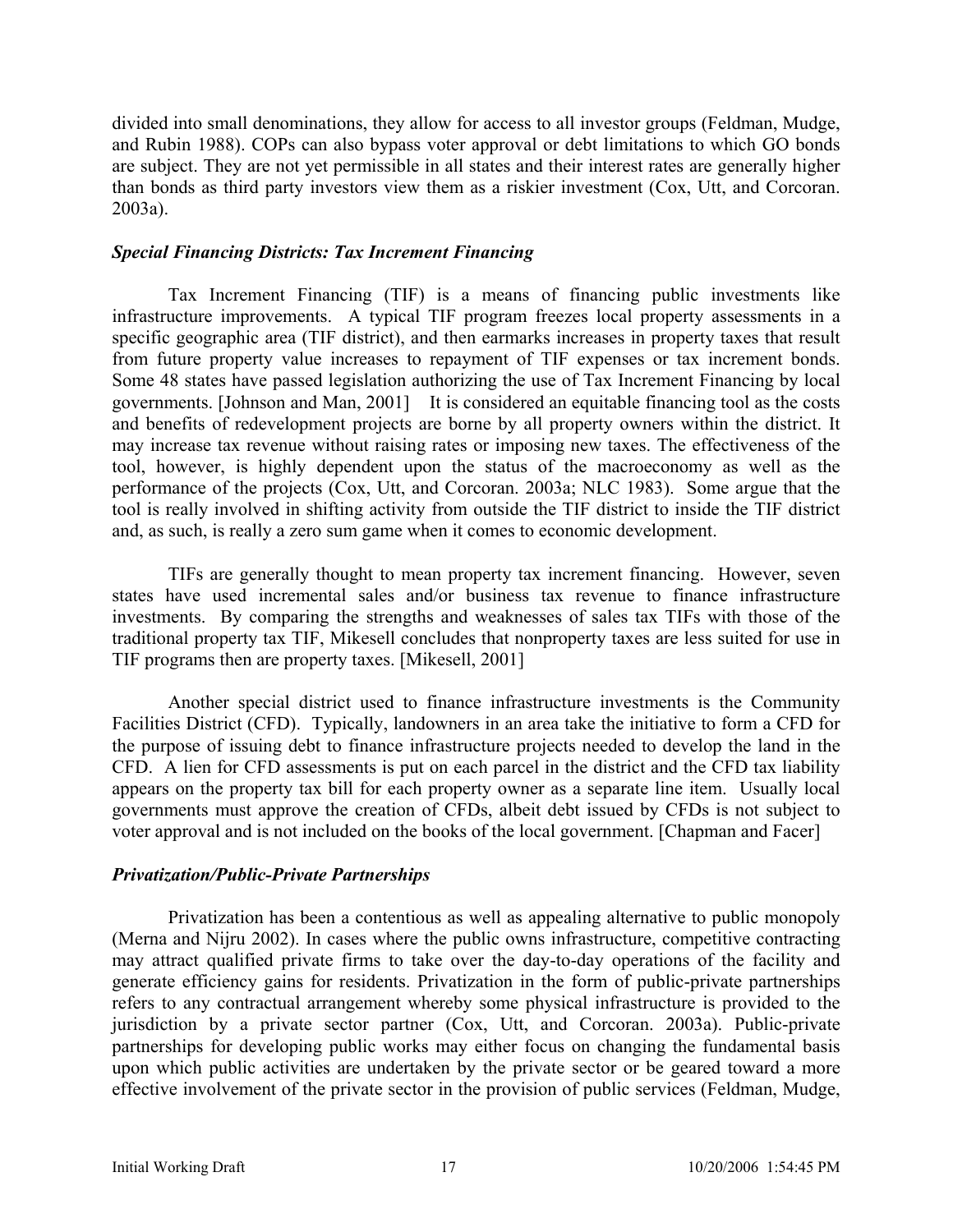and Rubin 1988). Government contracting-out, for instance, has created a mechanism to transfer traditional government responsibilities to the private sector. Voucher is another way of shifting the public-private balance. Asset sales, in which the government sells assets and its right to provide services altogether, bring about more fundamental change to institutional arrangement for developing infrastructure (Feldman, Mudge, and Rubin 1988; Weiss 1985).

Alternatively, public-private partnerships can expand third party participation in the process by bringing in private sector providers to help design, finance, build, and sometimes operate elements of a jurisdiction's infrastructure. Such partnerships may have the potential to lower service costs, and to deliver results in a more timely fashion. By shifting part of the responsibility of financing to the private partner, the community may ease more of their general funds for other purposes (Cox, Utt, and Corcoran. 2003a). In spite of these perceived benefits of public-private partnerships, there are many legal constraints on this financing mechanism. In addition, the contracts need to be carefully laid out so that the quality of private provision of services can be ensured and that the providers can be held accountable to the residents.

#### *Tolls and Impact Fees*

Tolls and impact fees are increasingly popular means of financing infrastructure investments because they are perceived to consistent with the user-pay or beneficiary-pay principle of taxation. It should be mentioned that users of and beneficiaries of infrastructure investment are not always the same. Therefore, the beneficiary pays principle of taxation may result in not only users, but also others contributing to the cost of constructing, operating and maintaining infrastructure systems. For example, the Bay Area Rapid Transit (BART) system in the San Francisco bay area is funded 50 percent from tolls and 50 percent from a regional sales tax. The argument is that all businesses within the BART area benefit from improved transportation systems in two ways –first it increases the size of the market and second it increases the size of the labor pool from which businesses can recruit works. Both types of benefits accrue to businesses in the area because of reduced transportation time and costs.

Toll roads or bridges are not new to the transportation system. Toll collecting is often viewed as the purest form of user-related revenue as the user is directly charged for the serviced used (Morris 2001). States may create an independent toll authority or commission through legislation. The responsibility of operation and maintenance of toll facilities will then like outside the state transportation department. Backed by computer and wireless technology, electronic toll collection increases efficiency and traffic flow (Morris 2001). There is also opposition to greater reliance on tolls for financing transportation because it makes transportation more costly and more exclusive.

Impact fees have become increasingly common in localities. They are imposed to compensate for the additional public sector costs that a new house imposes on the community, such as increased use of roads, parks, and other neighborhood amenities (Cox, Utt, and Corcoran. 2003a). Given the ease of collection, impact fees can be an effective supplement to debt financing infrastructure projects. On the other hand however, impact fees raise considerable equity issues (Tischler 1996). Lack of a uniform and well-developed assessment of impacts, the costs associated with new households tend to be overestimated (Smith 2005). Even relatively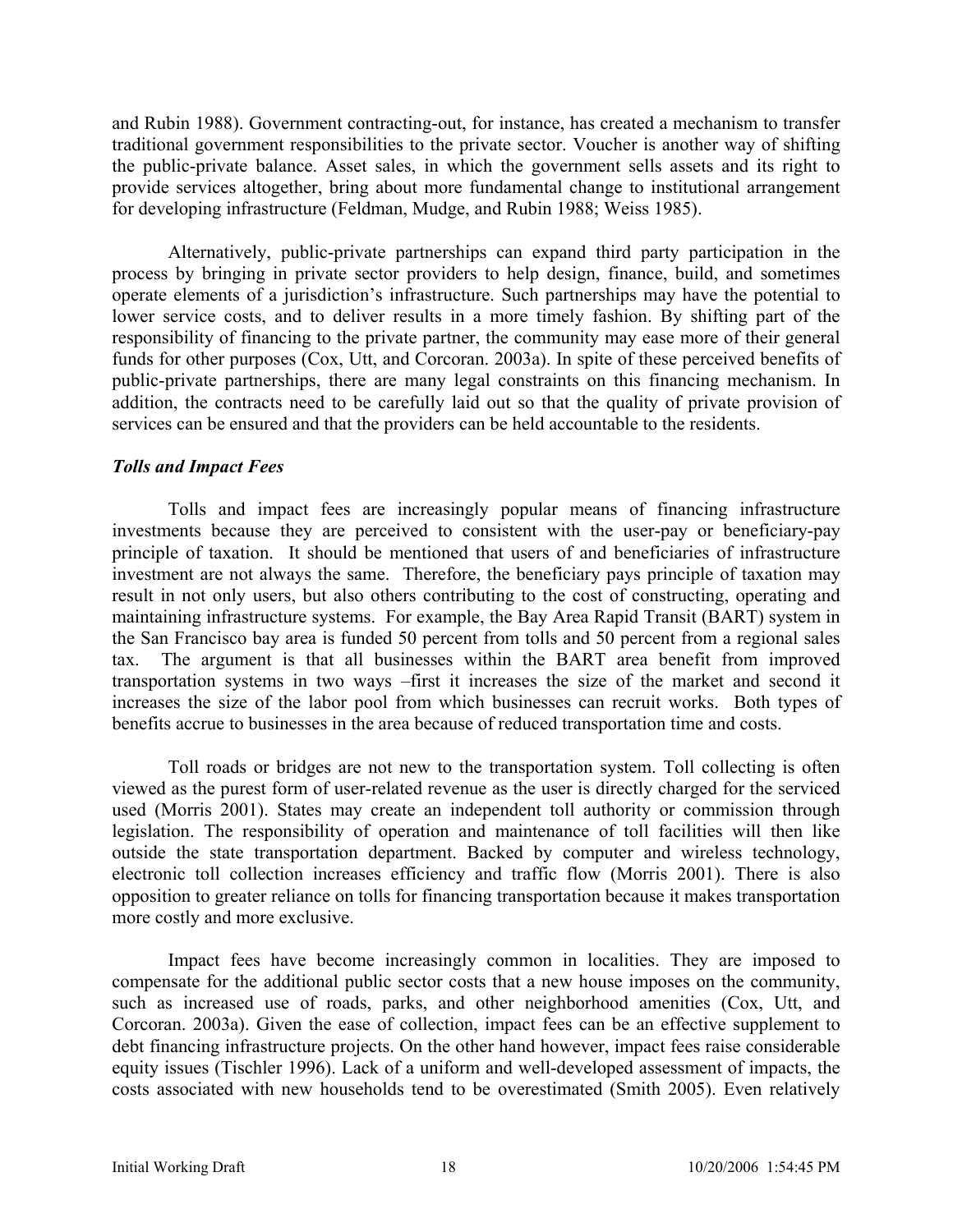equitable impact fees may add to the price of a new house and reduce affordability (Cox, Utt, and Corcoran. 2003a).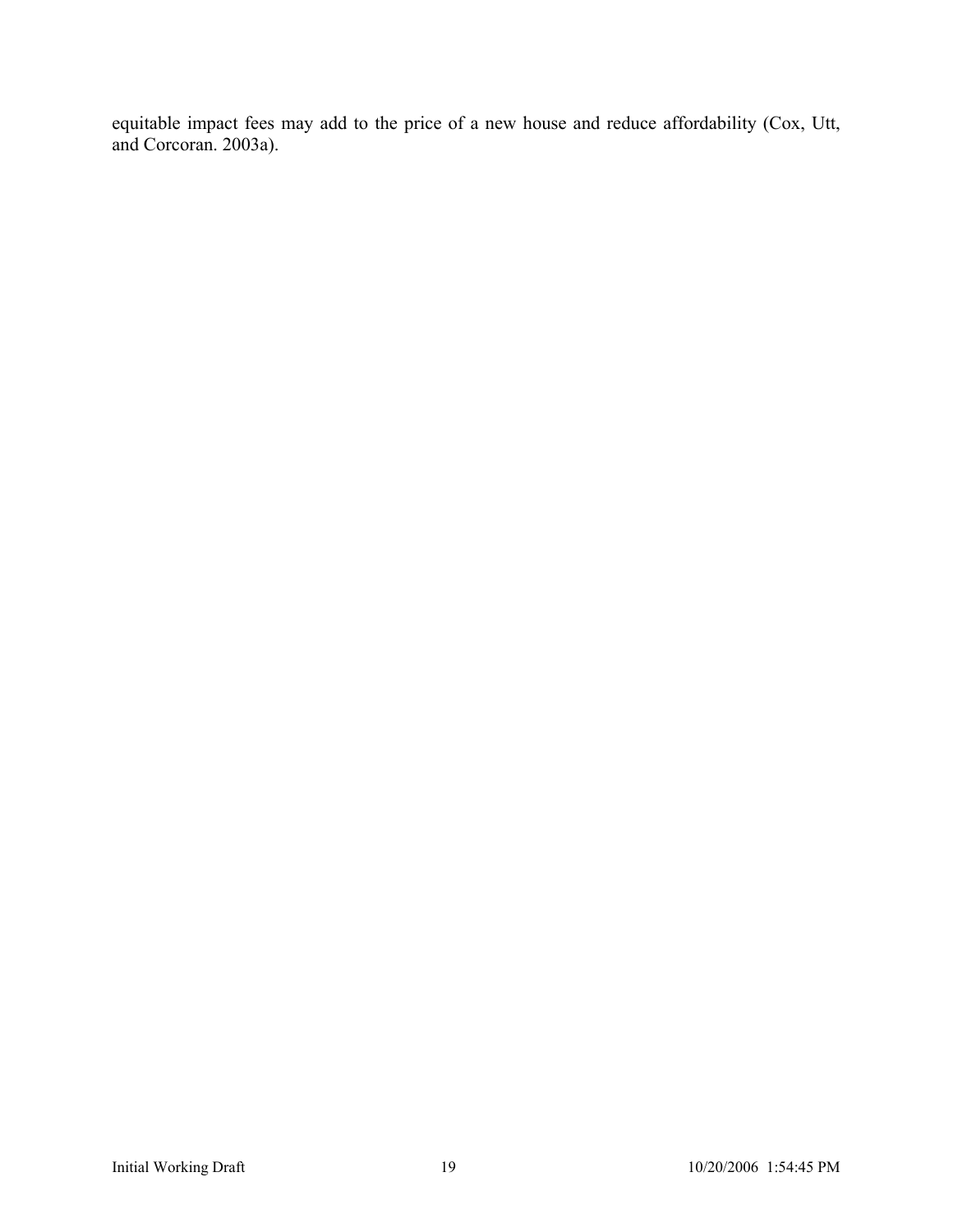### **5. A Review of the Literature on Best Practices for Priority Setting**

The provision of public infrastructure is a critical function of state and local government and managing their capital stock is a large part of what cities and states do. Water supply and distribution, sewerage, solid waste disposal, and transportation networks are the "vital systems" of modern cities and a core component of a healthy economy (NAE 1988). Together with "point" or "at place" public facilities—schools, parks, fire and police stations, and other government buildings and installations--they provide "a foundation for economic growth . . . an element of capital formation . . . [and reduce the] costs of production for firms, thereby contributing to private capital formation" (Pagano & Moore, 1985:6).

Deciding what to build, how, where, and when to build, maintain, repair, modernize, and replace infrastructure and how to finance it is the preoccupation of countless planners, engineers, public officials, consultants, contractors, bankers, and builders. No other activity of government more thoroughly entwines the interests and energies of the public and private sectors. A sound process for setting priorities for infrastructure investment would seem essential. Priority setting is complicated, however, because decisions must encompass political, economic, and technical judgments. While there is general agreement among public works professionals and managers on technical criteria or guidelines for prioritizing capital improvements, financial managers, elected officials, and interest groups often operate from different perspectives.

Efforts at reconciling these interests and perspectives and incorporating them into a systematic procedure for ranking expenditures are relatively new. In his seminal 1940 article, "The Lack of a Budgetary Theory," V.O. Key famously asked: "On what basis shall it be decided to allocate x dollars to activity A instead of activity B?" (Key, 1940:1137) He cited with approval the assertion of the National Resources Planning Board (NRPB) that the development of methods by which public officials chose where to allocate scarce resources for the greatest utility or return was "the central problem of the productive state" (Key 1940: 1140).

The NRPB reports, published in the mid-1930s, were concerned more with how to determine the aggregate amount that should be spent. The most impressive example of the consideration of alternatives for expenditures was provided by NRPB's Water Resources Committee, which developed procedures to "consider alternatives in objectives and sequences of expenditures" (Key 1940: 1139). And Russell V. Black, a city planner at NRPB, formulated a "suggestive but tentative set of criteria for the selection and programming of public works projects" (Key 1940:1138).

In the post World War II period, local and state governments were confronted with a backlog of infrastructure needs that had been postponed during the war. This was also a period or proliferating local governments and special purpose districts, created specifically to provide infrastructure. As new governments had to build systems from scratch and special districts had only a single function to perform, systematic priority setting was not a high priority. Moreover, the proliferation of federal programs to fund infrastructure was often a *de facto* priority setting system. The combination of federal funds and rapid suburbanization placed a heavy emphasis on construction of new facilities rather than revitalization and maintenance the existing stock (Tarr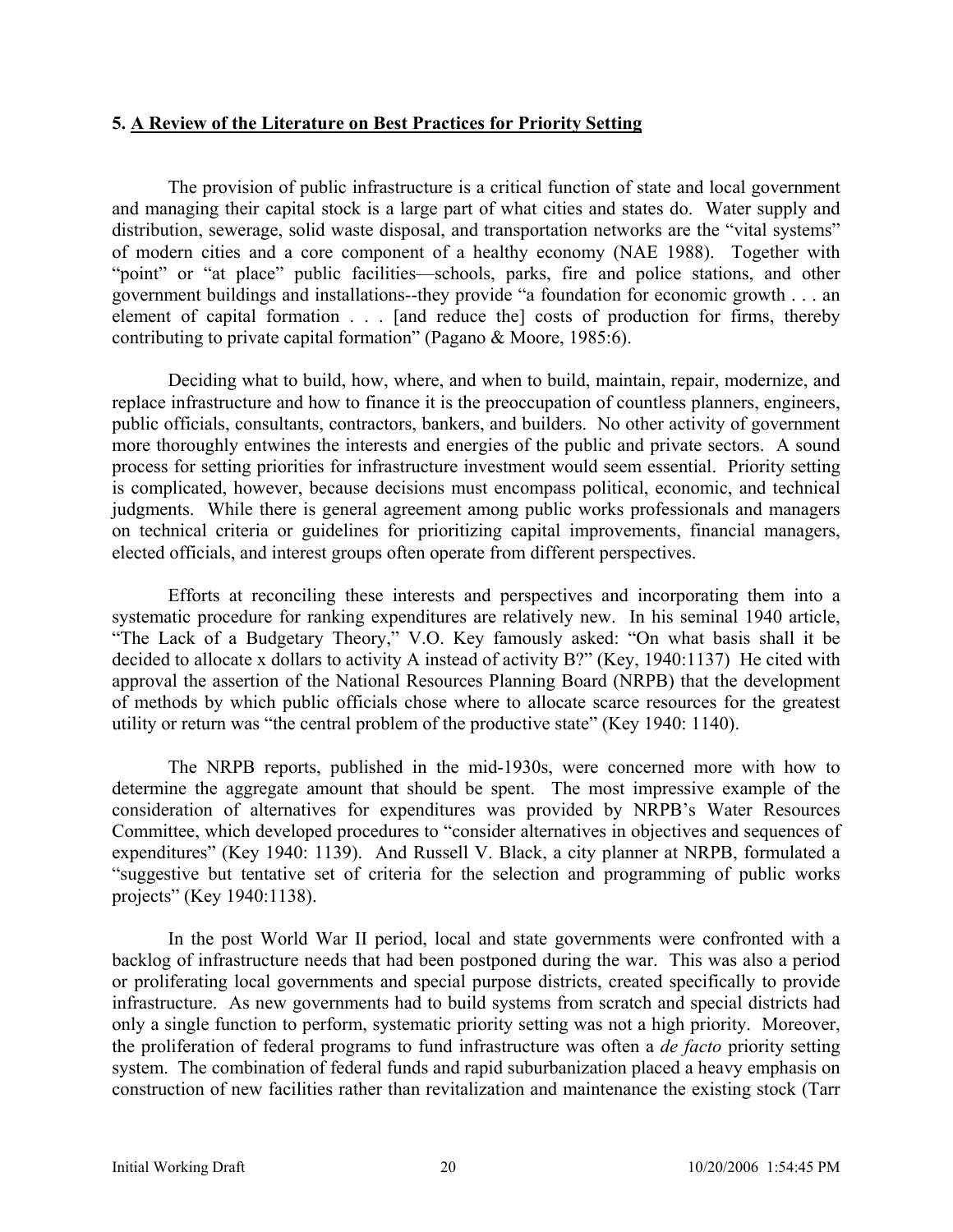1984), much of which did not meet the new design standards for facilities, produced by federal agencies, the Transportation Research Board of the National Research Council, and professional associations of public works professionals. These design and engineering standards set new parameters for determining "need," and their application to the nation's capital stock, combined with increasing costs for construction and maintenance of facilities generated growing concern, as well as some hyperbole (Choate and Walter, 1981) about the condition of public infrastructure, culminating in a congressionally commissioned, report on the condition of the nation's infrastructure (NCPWI 1988).

#### *Development and Use of Criteria for Public Works Managers*

Rising costs for materials and construction, some impressive facility failures, and new design and performance standards, and the influence of professional societies focused attention on how to assess the need for each category of facilities as essential in setting priorities. An impressive attempt to codify the experience of governments in setting priorities for infrastructure financing was undertaken by the Urban Institute in the early 1980s in a series of reports designed to assist urban governments cope with the widely perceived crisis. In the fifth of a six-volume series, *Guide to Setting Priorities for Capital Investment* Hatry et al (1984) examined the processes and criteria used by state and local government public works managers to select projects for inclusion in the capital budget. The *Guide* compiled best practices from a selection of state and local governments and provided specific steps for public officials to take in the priority setting process for investment in infrastructure. Although its focus was on maintenance, replacement and rehabilitation of existing facilities, the findings and recommendations of the Urban Institute's *Guide* are applicable to growth and expansion projects.

In an ideal world, its authors write, the same set of comprehensive criteria would be used to evaluate and rank all proposed capital projects, regardless type. Moreover, "complete, valid information would be provided on each criterion for each project," and finally, "the information on the diverse criteria could be readily combined to provide a clear picture of each project's value and a clear order of the priority among them" (Hatry et al 1984:5). In the real world, however, these conditions do not exist as there are "inherent difficulties in comparing diverse projects that ultimately compete for the same limited funds . . . [and the] . . . scope and quality of the information generated by operating agencies on individual projects are likely to be very limited and to differ widely among agencies" (Hatry et al 1984:5). The *Guide* lays out the technical issues involved in the priority setting process, including the steps in technical review process, the evaluation criteria that should be used to assess proposals, several issues with information, how to consider alternative approaches to maintenance, proposals with different funding sources, and the problem of determining the overall size of the capital budget.

Most relevant to the priority setting process are the *Guide's* criteria for evaluating infrastructure needs. These include:

- Fiscal impacts (on costs and revenues)
- Health and safety effects
- Community economic effects
- Environmental, aesthetic, and social effects
- Amount of disruption and inconvenience caused by the project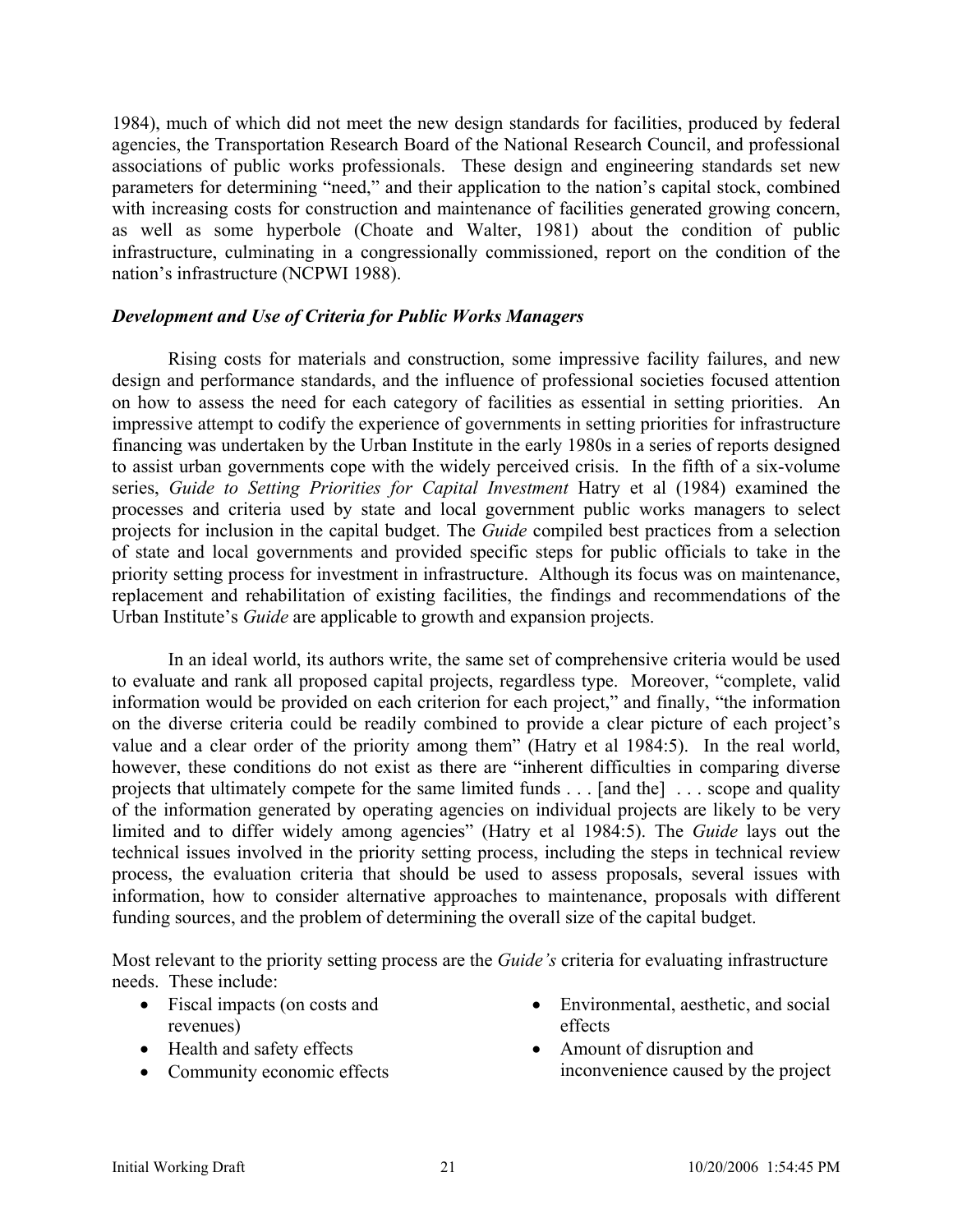- Distributional effects who is affected and how
- Feasibility, including public support and project readiness
- Implications of deferring the project
- Amount of uncertainty and risk
- Effects on inter-jurisdictional relationships
- Advantages accruing from relationship to other capital projects (Hatry et al 1984: 9).

While the authors note that some of these criteria are highly subjective, the list basically facilitates the use of cost-benefit analysis to determine the highest ranked projects. This systematic approach offers a starting point for governments to use but does not take into account factors such as politics. They point out that politicians generally want to have some input into the priority-setting process and report a general sentiment among politicians that they do not want technical staff "co-opting their political options by second-guessing them on political considerations" (Hatry et al 1984:36).

They suggest several guidelines for incorporating political considerations into the priority-setting process: (1) There should be some criteria that involve political implications as part of the technical evaluation; (2) various parties should use the technical information in proposals to justify capital decisions after selection has been made, this can include marketing the project by providing evidence of its cost reduction aspects to the citizens and the media; (3) keep political considerations as separate as possible from the more objective and technical information; and finally, (4) elected officials should involve citizen and business leaders in the capital priority setting process strictly to supplement the internal proposal review and provide support after choices have been made (Hatry et al 1984:36-37).

Two decades later, the International City Management Association (ICMA) updated the Urban Institute's advice in *Capital Budgeting and Finance: A Guide for Local Governments*  (Vogt 2004)*.* Designed to help local governments manage their capital budgets, it provides a how-to manual for capital planning and financing. It offers an explanation of capital budgeting approaches and methods, and presents a synthesis of accepted and successful policies, practices, and procedures from around the country.

The ICMA *Guide* notes that prioritization of capital projects takes place in an environment where needs always exceed available funding. Thus, governments must make decisions on what to fund and in what order. As some projects are approved and funded; some can be placed in the multi-year capital improvement program (CIP) for planning, design, and construction in future years as funding becomes available; some can be excluded with the intention of reassessing them down the road; and some can be turned down altogether.

It reviews six approaches that local governments use when prioritizing capital requests:

- Experience-based judgment
- Departmental or functional priorities
- Broad categories of need
- Urgency-of-need criteria
- Weighted rating of urgency-of-need and related criteria
- Program priorities, goals, and service needs assessment and planning.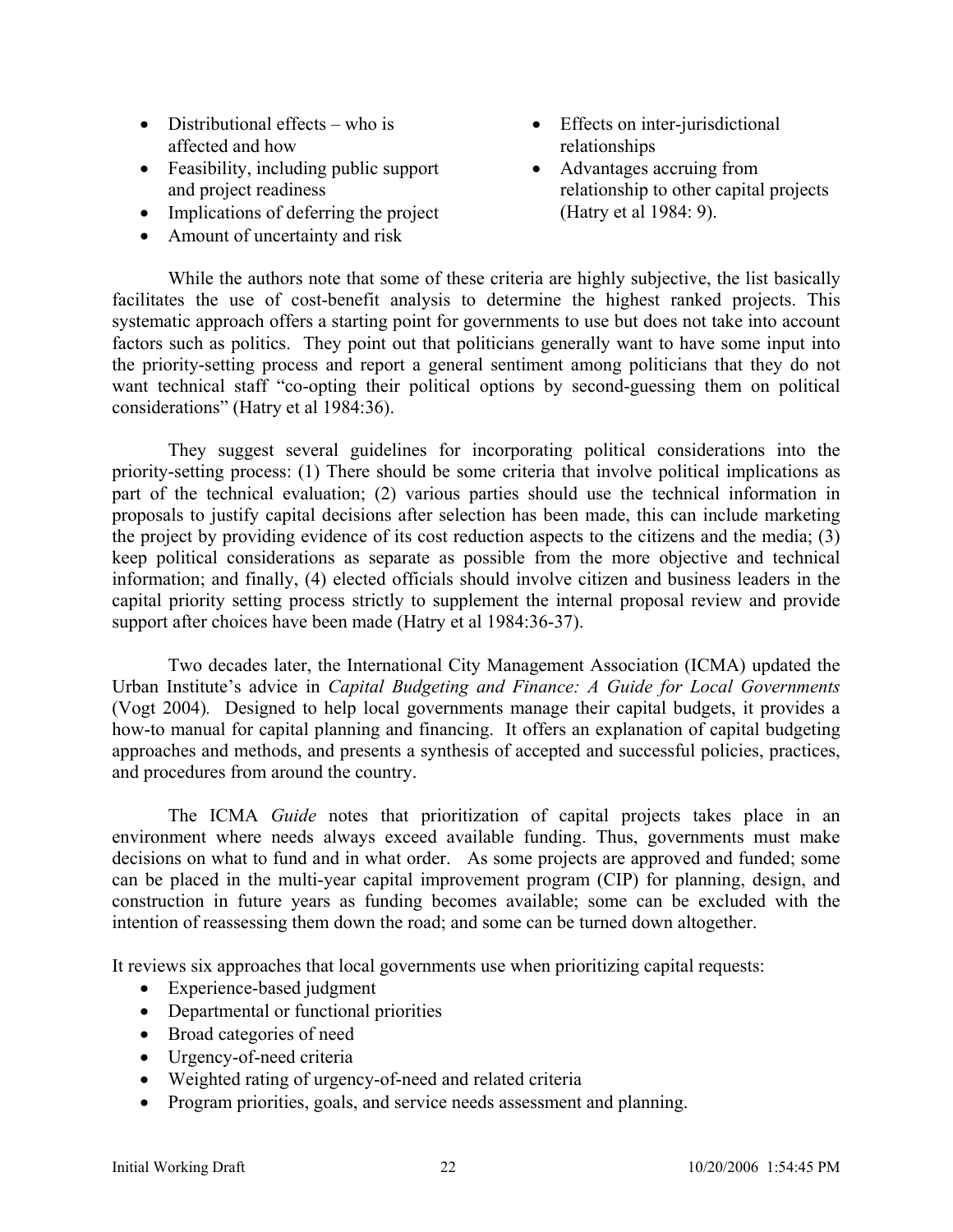Notwithstanding two decades of research on condition and risk assessment, and the introduction of new technologies that facilitate inspections of facilities, John Vogt, the *Guide's* author, reported that experience-based judgment of local officials remains perhaps the most significant factor in setting priorities in capital budgeting. These include managers, service professionals, budget and finance staff, governing board members, other officials, or citizens and others. While ranking projects using experience-based judgment is a "fundamentally intuitive approach to setting priorities," it is probably the most commonly used technique used by small and medium-sized local governments. In these jurisdictions, officials and decision-makers play a more hands-on role and are more in touch with the needs of the citizens, clients, and providers in their jurisdictions. Even with small jurisdictions, however, using experience-based judgment as the primary means of setting capital priorities does not work well when there are large numbers of projects. It tends to be inadequate where projects are technologically complex and when many decision makers are involved, because as the number of people increases, the likelihood of agreement on priorities decreases. Finally, simply using experience-based judgment to set priorities poses difficulties when there is a need to justify decisions to others, such the agencies whose requests were denied or given low priority, other officials not involved in the decisions, the media, and the public (Vogt 2004).

Because of these reasons and the high costs involved in capital budgeting, Vogt notes that many local government officials "refer to decision criteria and use organized approaches to prioritize capital project requests" (Vogt 2004:91). A common approach is to first require each department to rank its departmental priorities, using pre-established criteria or its own system. It can help officials responsible for the capital budget to know what each department considers its highest priorities, especially when they are confronted with more requests than they feel they can fund. A department head's priorities, however, may not always coincide with the general manager's or other top officials' priorities for that department. In such cases, the officials with a broader view of the jurisdiction's needs may reorder the requests of individual departments as well as make tradeoffs among departmental requests.

But in setting priorities for the jurisdiction as a whole, Vogt reports that many governments still revert to variations of experienced-based judgments. A slightly more sophisticated version classifies projects as of high, medium and low priority. Disagreements among officials on rank order can be resolved by using an ordinal or numeric scale, which allows averaging or other numeric summaries of individual assessments. In assigning a value to a project, of course, involves the use by each participant of unarticulated criteria, which may range from cost to perceived effect on some constituency or clientele.

A growing number of local governments employ specific criteria in their systems for ranking capital requests instead of simple categories or judgmental rankings. One way to specify criteria is by using urgency-of-need criteria. Some of the following are used by local governments:

- Meets legal mandates
- Removes or reduces hazards
- Advances the governing board's goals or objectives
- Improves efficiency
- Maintains standard of service
- Supports economic development
- Improves service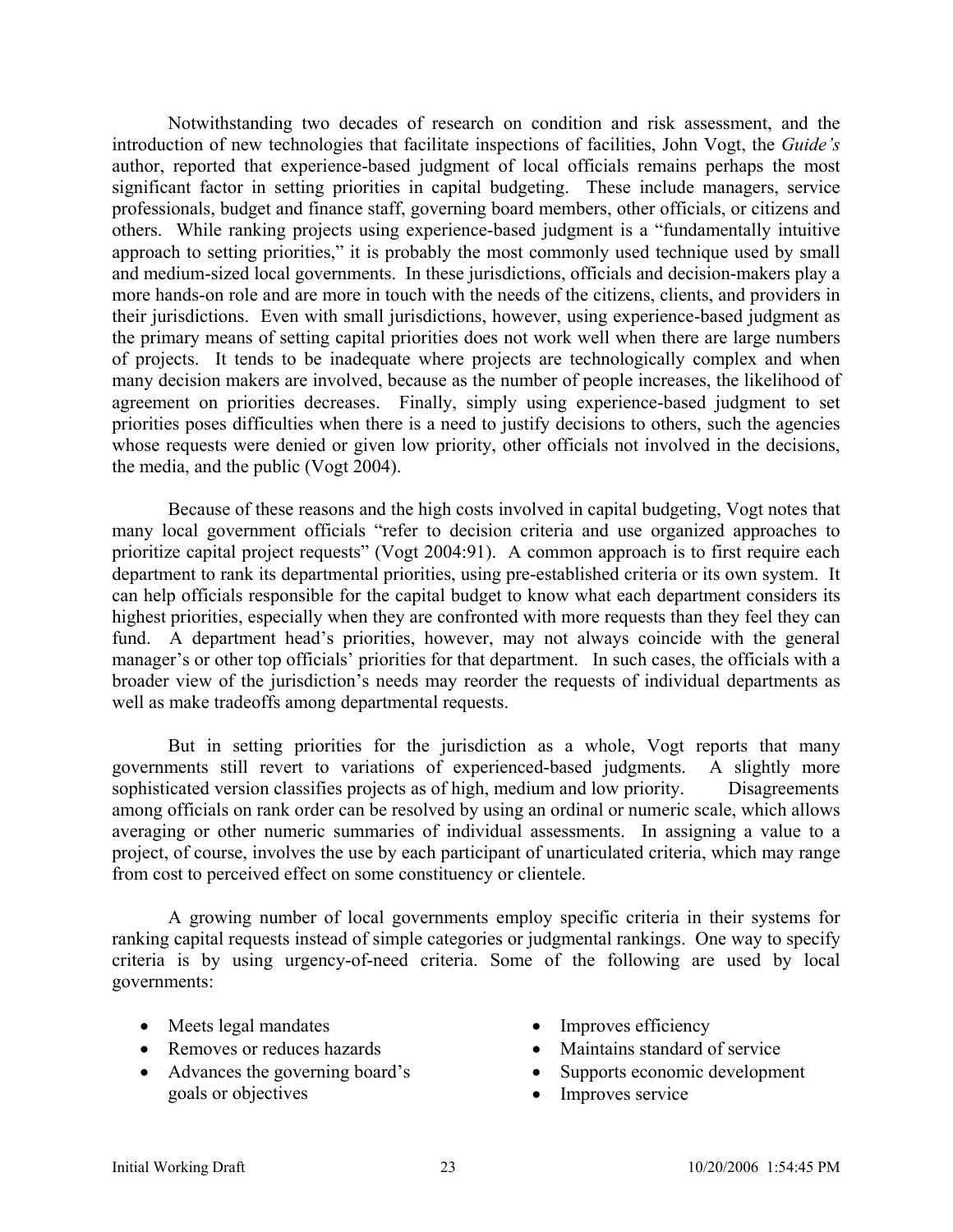• Facilitates new services

- Offers convenience (Vogt 2004).
- Improves quality of life or other aesthetic values

These rankings are in rough order of importance, and some projects will meet multiple urgency-of-need criteria. Local governments that use these criteria often use them as general guidelines rather than a determinative list. Local governments also look at affordability of the project when evaluating urgency-of-need. In such considerations, source of funding may be a significant factor. Projects that are heavily funded by intergovernmental transfer payments or revenue bonds may be favored over those that will require a tax increase to support debt service for general obligation bonds.

Some governments may weight the criteria differently depending on the urgency of some projects. This is more difficult when there are a higher number of criteria, and some officials deal with this by assigning numeric weights or maximum values. These ratings can then be compiled into a total score, which is then used to rank the project. Many of these ranking systems contain several urgency-of-need criteria, and most local governments use more than six criteria. It is often the case that budget, planning, and finance staff design the criteria and ranking system to be used, and then the city or county manager approves it for use in evaluating capital projects (Vogt 2004).

While weighted ranking systems are useful for officials in evaluating requests, they have limitations. For example, asking decision-makers to fill out a questionnaire ranking all projects can take a considerable amount of time, which may be wasted if the results are not used in making decisions. Priorities may be so clear that the ranking system is unnecessary, and it is possible that the ranking system omitted or failed to weight relevant factors appropriately. Ranking systems may also become less useful if they are not revised to respond to newly emerging needs, or if political considerations override the non-political criteria that were originally used (Vogt 2004).

Some local governments set priorities by ranking capital projects "solely or mainly on the basis of program priorities, program goals and policies, and /or long-term program or service needs assessment and planning" (Vogt 2004:111). This type of needs assessment can be based on goals that are set based on a long-term needs assessment or goals that are specific to a certain project. It can also incorporate program priorities, goals, and policies of the governing board.

### *Policies, Plans, and Priorities*

Both the Urban Institute's and ICMA's *Guides* are "bottom-up" approaches to priority setting, written primarily for urban public works professionals. Both *Guides* tend the role of central management and financial officers, elected officials, and the broader public as externalities of the priority setting process. Hatry et al devoted only a few pages to them. But they tend to be the critical actors in addressing the three functions Pagano and Moore ascribe to urban infrastructure. To the extent that they focus on measuring needs based on the standards set by the professional societies and technical agencies, they may exaggerate needs and continue the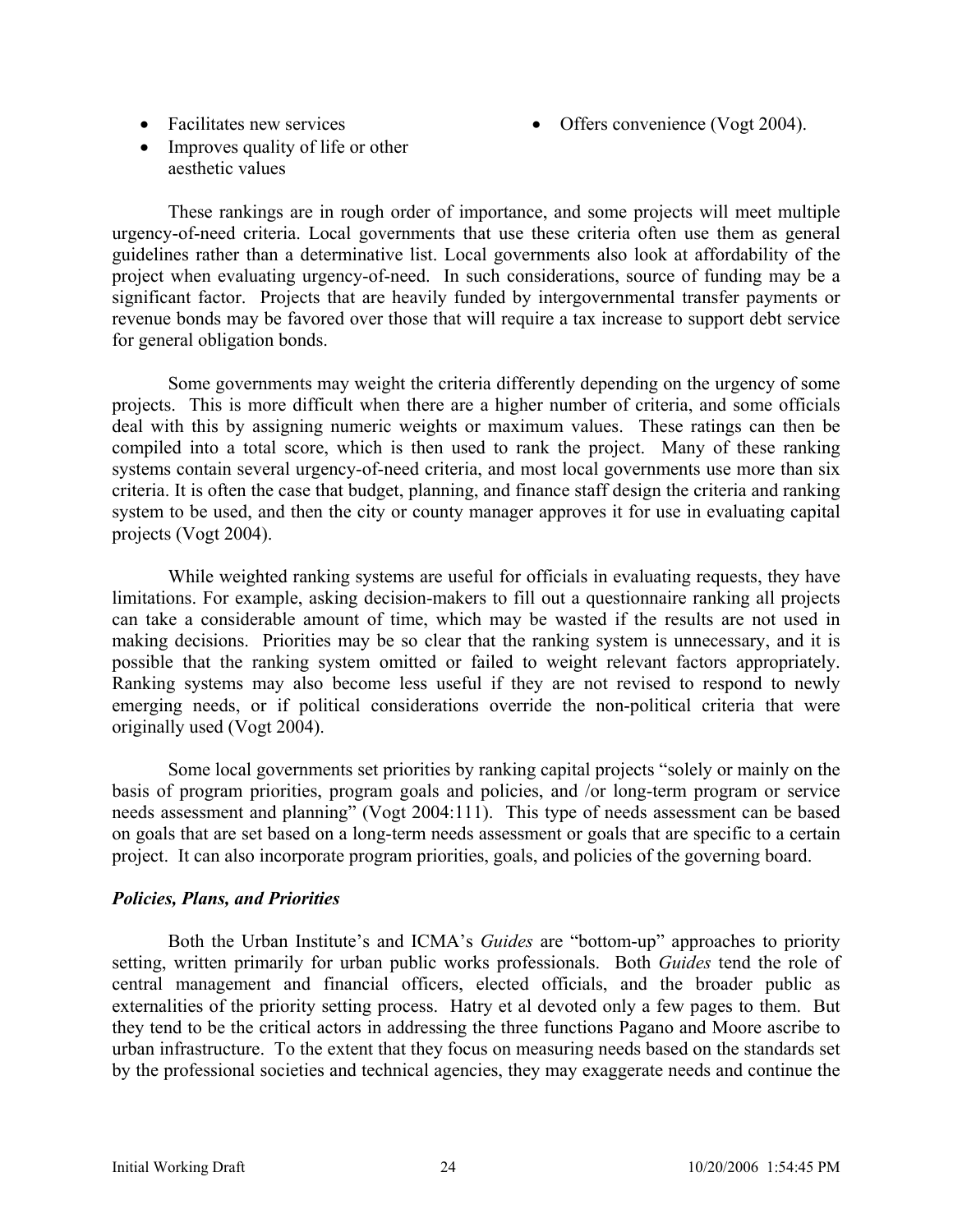bias toward new costly construction over more cost-effective maintenance programs and management systems designed to extend the useful life of facilities.

O'Day and Neumann (1984) addressed the broader question of "Assessing Infrastructure Needs: The State of the Art," in a paper presented at the National Research Council's 1983 Symposium on the Adequacy and Maintenance of Urban Public Facilities. They identified critical steps in developing investment needs estimates as a prerequisite to prioritizing them:

- Develop facility inventory;
- Establish performance criteria and conduct a conditions assessment;
- Identify deficiencies;
- Develop funding scenarios and program priorities;
- Develop and evaluate alternative projects;
- Evaluate program/project alternatives; and
- Select a program option.

In assessing needs, O'Day and Neumann argued that a broader framework is necessary in order to make decisions about the appropriate level of investment by placing those decisions in the broader context of the specific pattern of facility improvements to be funded. While reaffirming that the priority setting process is a key issue for governments, they and those discussing their paper at the NRC symposium stressed that reevaluation of agencies' processes must be made to ensure that the best and most effective allocations of resources are being made. This entails consideration of alternatives, including assessments of whether all old infrastructure needs to be brought to current standards, and whether some deteriorated facilities should be replaced at all, and the use of risk assessment and cost-benefit analysis. It also involves linking infrastructure priorities to the comprehensive land use and strategic plans of the jurisdiction, as these provide guidance for the role of infrastructure in economic growth and private capital formation.

### *Linking Capital Planning to Strategic Planning and Budgeting*

O'Day and Neumann's stress on linking priority setting to a broader planning framework is reiterated and expanded upon in recent articles by Carol Ebdon (2001) and David Dowall (2004) who stress the importance of linking capital planning to the broader strategic plan and the overall budget. Carol Ebdon uses the results of the 2001 Government Performance Project (GPP) grades to describe and assess county capital management systems. She notes that while the "manner in which governments plan for future needs and manage their capital assets is crucial to maximizing their resources," . . . "we have little knowledge in a systematic, empirical manner how this is done" (192). In her brief review of the literature on capital planning, she mentions both that recent work stresses the importance of linking capital planning to the governmental strategic plan, and that formal ranking systems "aid in evaluating and comparing projects to improve objectivity in decision making" (Ebdon 2001:193). Dowall outlines ways that state-provided infrastructure could be made more efficient, cost-effective, and demand responsive. He suggests that governments could move from infrastructure provision to infrastructure management, which includes shifting infrastructure responsibilities from the public to private sector and the use of various financing techniques. He notes that there is no single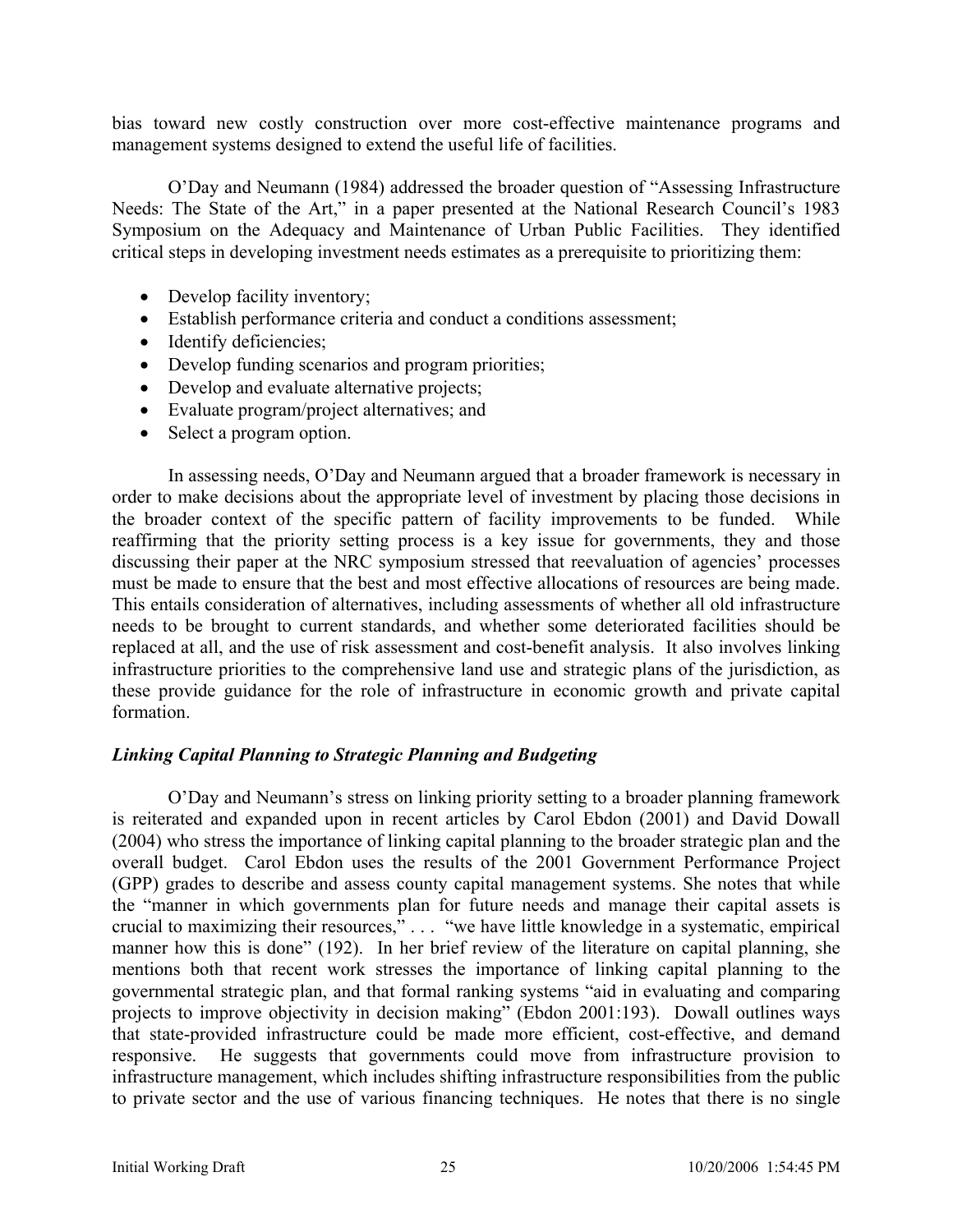recommended approach for determining specific levels of infrastructure provision, but that "policymakers need to assess conditions carefully and proceed with reforms that are most likely to succeed in improving the quality and efficacy of infrastructure services" (Dowall 2004:8).

While Dowall primarily discusses ways that states can attempt to arrange infrastructure responsibilities as well as finance them, he highlights the need for assessing and prioritizing projects using modern methods of capital budgeting and investment planning. An important way to link planning with budgeting is through performance budgeting, which "is central to any initiative to improve the effectiveness and efficiency of infrastructure service provision. This allows funding decisions to be based on results. . . . Far too often, capital budget requests are based on wish lists and are not linked with mission statements about what the agency is trying to do or deliver." (Dowall 2004: 15) Further, it is imperative that future projections give full weight to operating and maintenance costs, or these items will be under-budgeted.

### *Connecting Priorities to Public Purpose*

 The Government Accountability Office's (GAO) special report in 1998 sought to "identify organizational attributes that are important to the capital decision-making process as a whole, as well as capital decision-making principles and practices used by outstanding state and local governments and private sector organizations."

Based on its extensive review of these governments and organizations, GAO identified organizational attributes for capital decision-making as a whole, and principals and practices for capital decision-making that are used by the selected outstanding organizations. The four critical success factors include: vision, strategic planning, the availability of good information, and communication.

GAO further distilled five general principles that leading organizations used for capital decisionmaking:

- Integrate organizational goals into the capital decision-making process;
- Evaluate and select capital assets using an investment approach;
- Balance budgetary control and managerial flexibility when funding capital projects;
- Use project management techniques to optimize project success; and
- Evaluate results and incorporate lessons learned into the decision making process (GAO 1998:17)

In order to provide examples of how these principles can be used, GAO provides identified best practices for each principle.

Principle 1: Integrate organizational goals into the capital decision-making process

Practices:

"Conduct comprehensive assessment of needs to meet results-oriented goals and objectives

Identify current capabilities, including the use of an inventory of assets and their condition, and determine if there is a gap between current and needed capabilities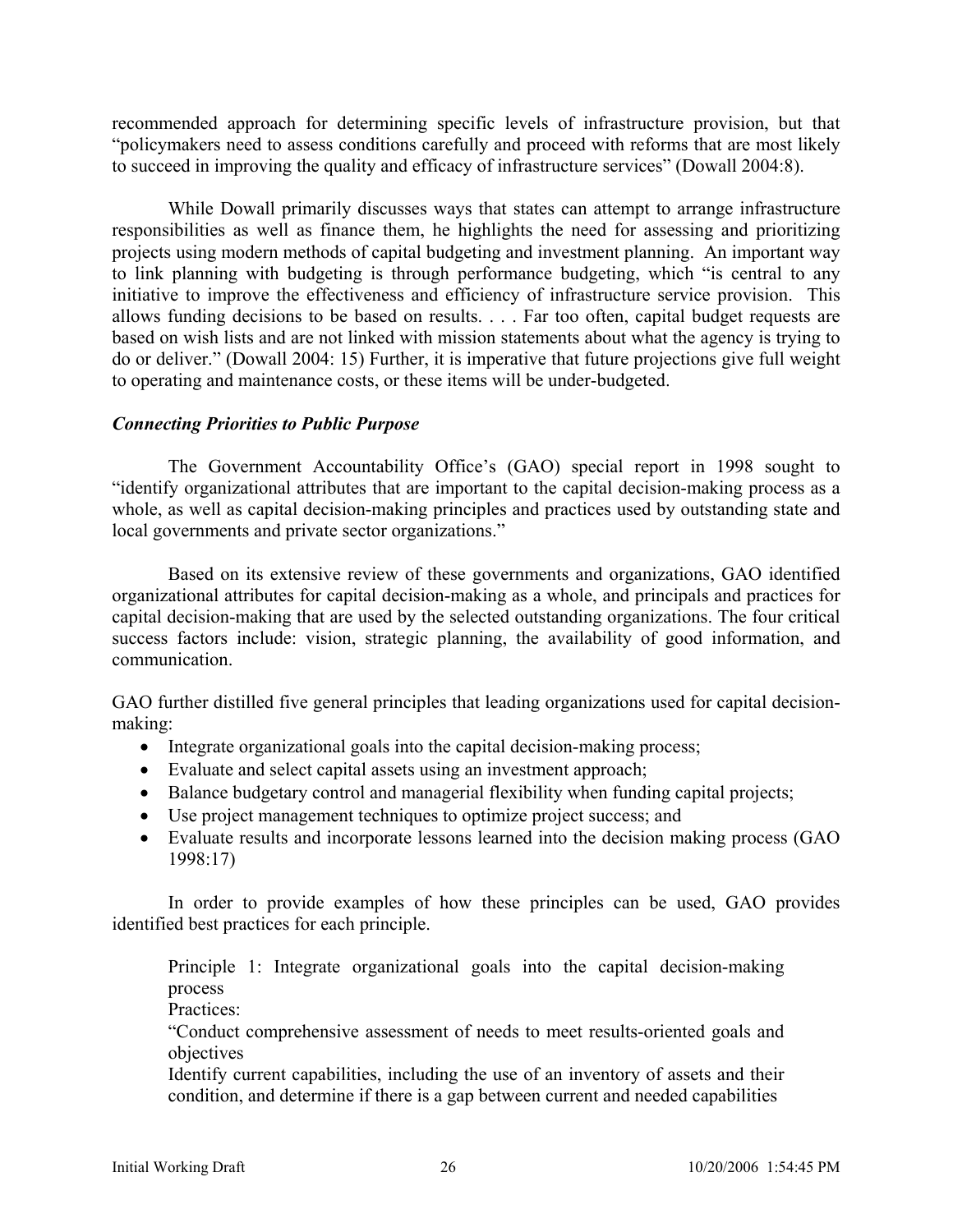Decide how best to meet the gap by identifying and evaluating alternative approaches (including non-capital approaches)" (GAO 1998:19)

Principle 2: Evaluate and select capital assets using an investment approach Practices:

"Establish review and approval framework supported by analyses Rank and select projects based on established criteria

Develop a long-term capital plan that defines capital asset decisions"

Principle 3: Balance budgetary control and managerial flexibility when funding capital projects

Practices:

"Budget for projects in useful segments

Consider innovative approaches to full up-front funding"

Principle 4: Use project management techniques to optimize project success Practices:

"Monitor project performance and establish incentives for accountability Use cross-functional teams to plan for and manage projects"

Principle 5: Evaluate results and incorporate lessons learned into the decision making process

Practices:

"Evaluate results to determine if organization wide goals have been met Evaluate the decision-making process; reappraise and update to ensure that goals are met" (GAO 1998:19)

In a more comprehensive approach than the GAO, Lemer (1999) addressed the higher order aspects of infrastructure's role in economic growth and capital formation. He points out that: "Taken together, the facilities of infrastructure are among civilization's most important assets as a storehouse or resources and wealth that each generation inherits, uses, and passes on to succeeding generations" (Lemer 1999:255). Based on research conducted in cooperation with the city of Indianapolis, Lemer proposes a prototypical five-stage Integrated Infrastructure Management System (IIMS) for local governments. Its objective is to enable a local government to "achieve maximum total return on the public's assets, which is a rather bold and not universally accepted assertion" (Lemer 1999:256). These returns include non-monetary benefits, such as environmental and social components for which there are no easily determined market values.

 Lemer's IIMS includes (1) data collection and analysis—which has been greatly advanced during recent years with new technologies for assessing conditions and storing and reporting information; (2) performance modeling—including deterioration and demand forecasting, impacts assessment, and technology forecasting; (3) management alternatives and scenario generation—including renewal engineering, capital investment strategy, financial strategy, and institutional development; (4) decision analysis—benefit:cost analysis, optimization techniques, risk management, planning and programming, and budgeting systems; and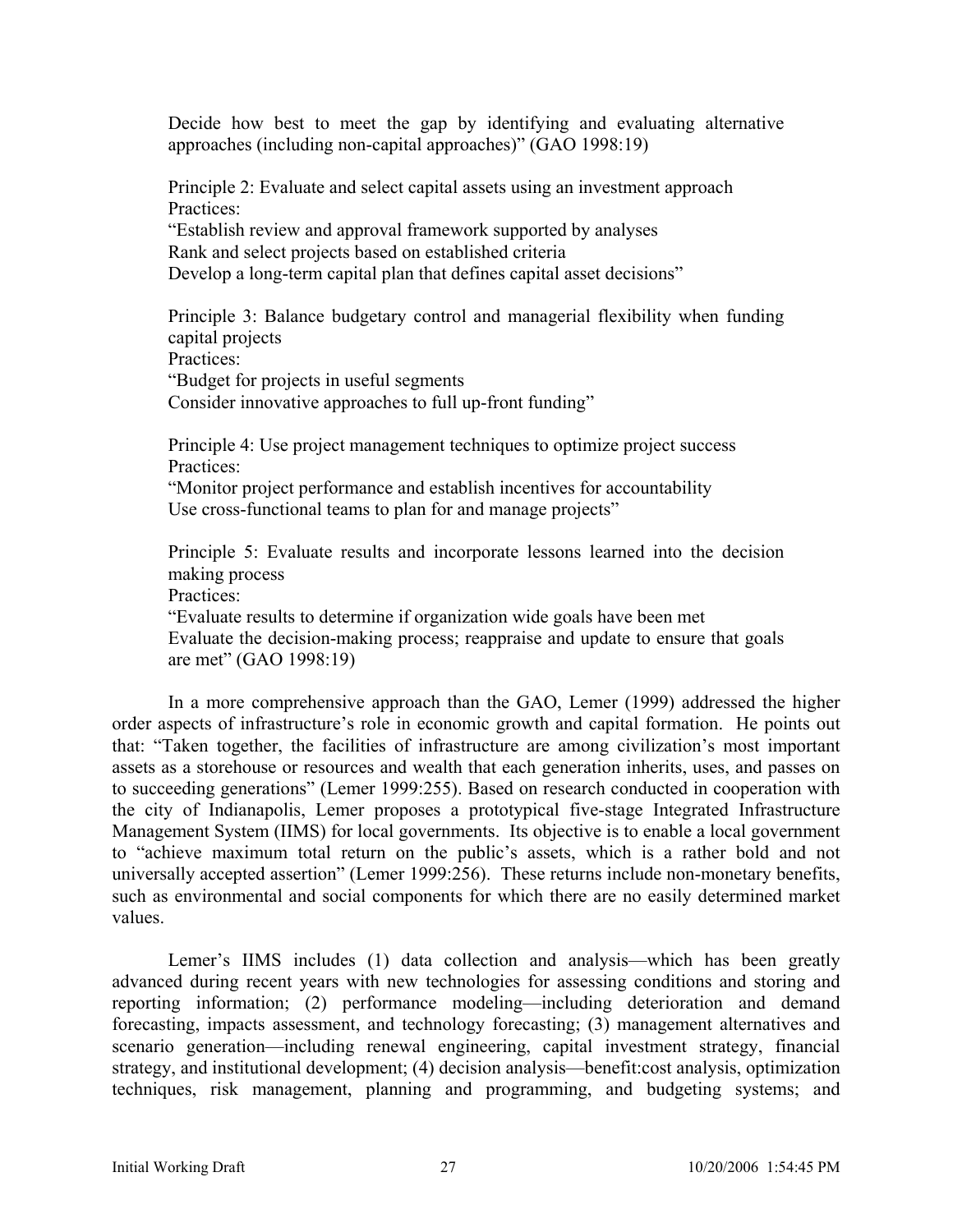management and information reporting—balance sheets, performance reports, service and accomplishments, and budgets. The virtue of his approach is that it is comprehensive, and includes each successively higher order of decision-making. Whereas the approach of the *Guides* to priority setting focuses at the operational level, this approach takes into account the budgetary and financial, general management and political, and the broader political economy levels at which priorities must be set and different perspective reconciled.

### *Priorities and Politics*

Very little can be found in the management or financial literature concerning the role of the ultimate priority-setters, the elected officials that decide which projects to include in the capital budget or submit to voters in a bond referendum. The presumption in most of the infrastructure literature is that they are simply another level of decision that will use the information generated by the rational analyses generated at operating and budgetary levels to cap the process of rational priority setting. A refreshing exception to so benign a view can be found in Sanders (1984) essay on Politics and Urban Public Facilities. Sanders observed that: "The link between political gain and the development of urban infrastructure has been a continuing feature of American history. Our cities have largely been shaped by the needs and desires of local officials" (Sanders 1984:143-144) He then proceeds to discuss the use of public works as political strategy and why many officials choose massive new projects and those that promote growth over maintenance of rehabilitation of older ones, even when the fruit of rational analysis would recommend otherwise. Sanders argues that it is as important to understand political standards as engineering standards: "The real political value of urban infrastructure improvements is to be found in their specifics—projects that benefit and are visible to a specific ward, neighborhood, or city block. . . . The political value of rebuilding a sewer or resurfacing a street thus reflects some popular interest in this sort of project and the ability of an elected official to decide who gets what"(Sanders 1984:164). He cautions that in popular governments, setting priorities involves two kinds of rational behavior.

 This preliminary review of literature on priority setting for financing infrastructure suggests that there are three basic levels at which needs are determined and priorities set among them. At the operations level, a considerable body of technique has evolved to inventory facilities, assess their condition against accepted design and performance standards, and rank their importance and urgency. Here the Urban Institute and ICMA *Guides* and the GAO Report provide a catalog of useful tools, although there appears to be agreement that many governments still use some version of experience-based decision making.

At the intermediate level of comprehensive capital budgeting, systems are not as highly developed to assist general managers in reconciling needs as defined by the operators with the financial constraints they confront. O'Day and Neumann's framework for viewing infrastructure choices as investment decisions presages Lemer's integrated management system, based on Indianapolis' experience. It represents an advanced state of the art, using various economic analysis tools to make choices that are connected to the roles infrastructure plays in a city's economic growth strategy and in implementing its general land use and strategic plans. There appear to be few standards and guidelines, however, for setting priorities at the political level.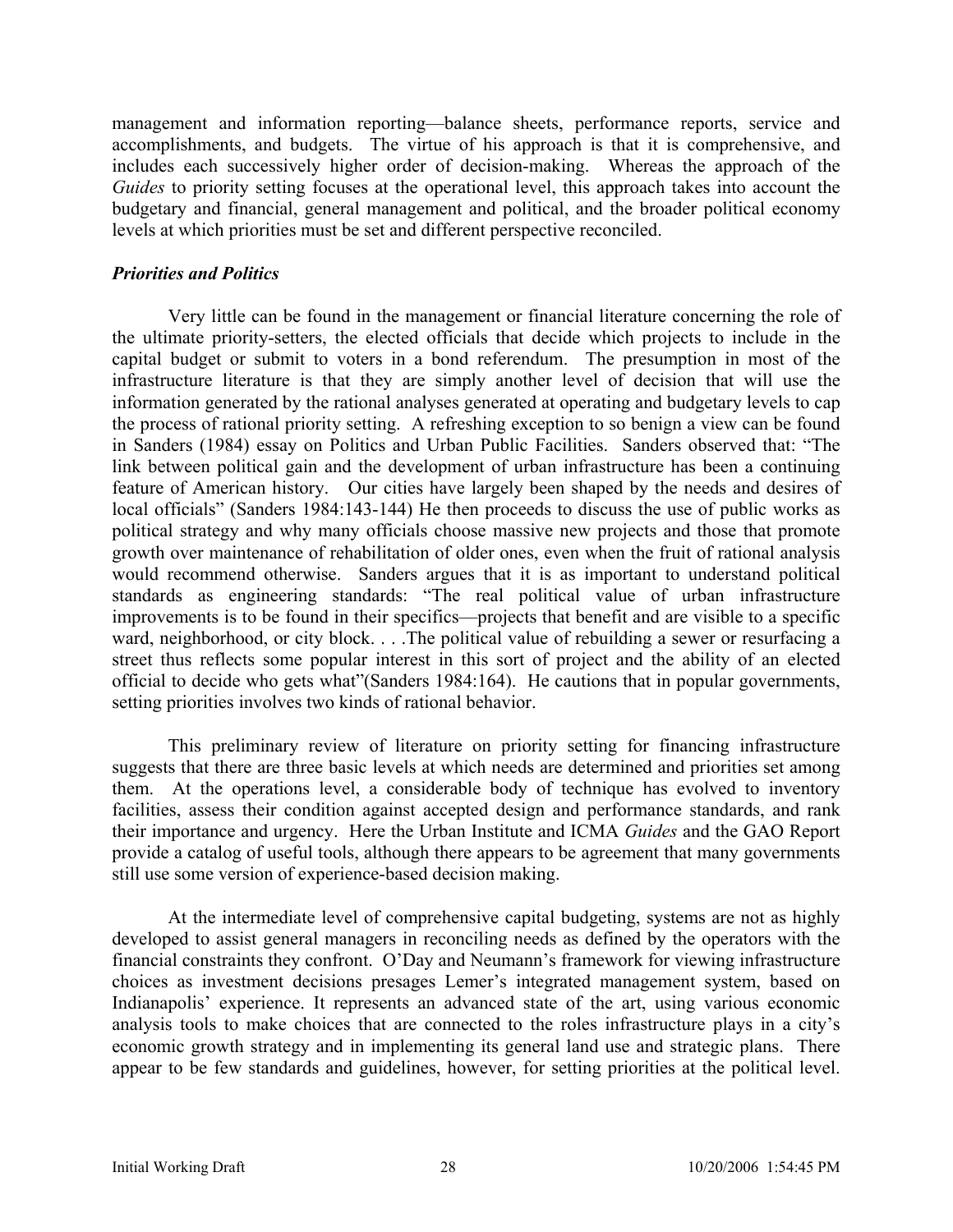Here there is advice and hope that the analyses conducted below will be persuasive, but few standards.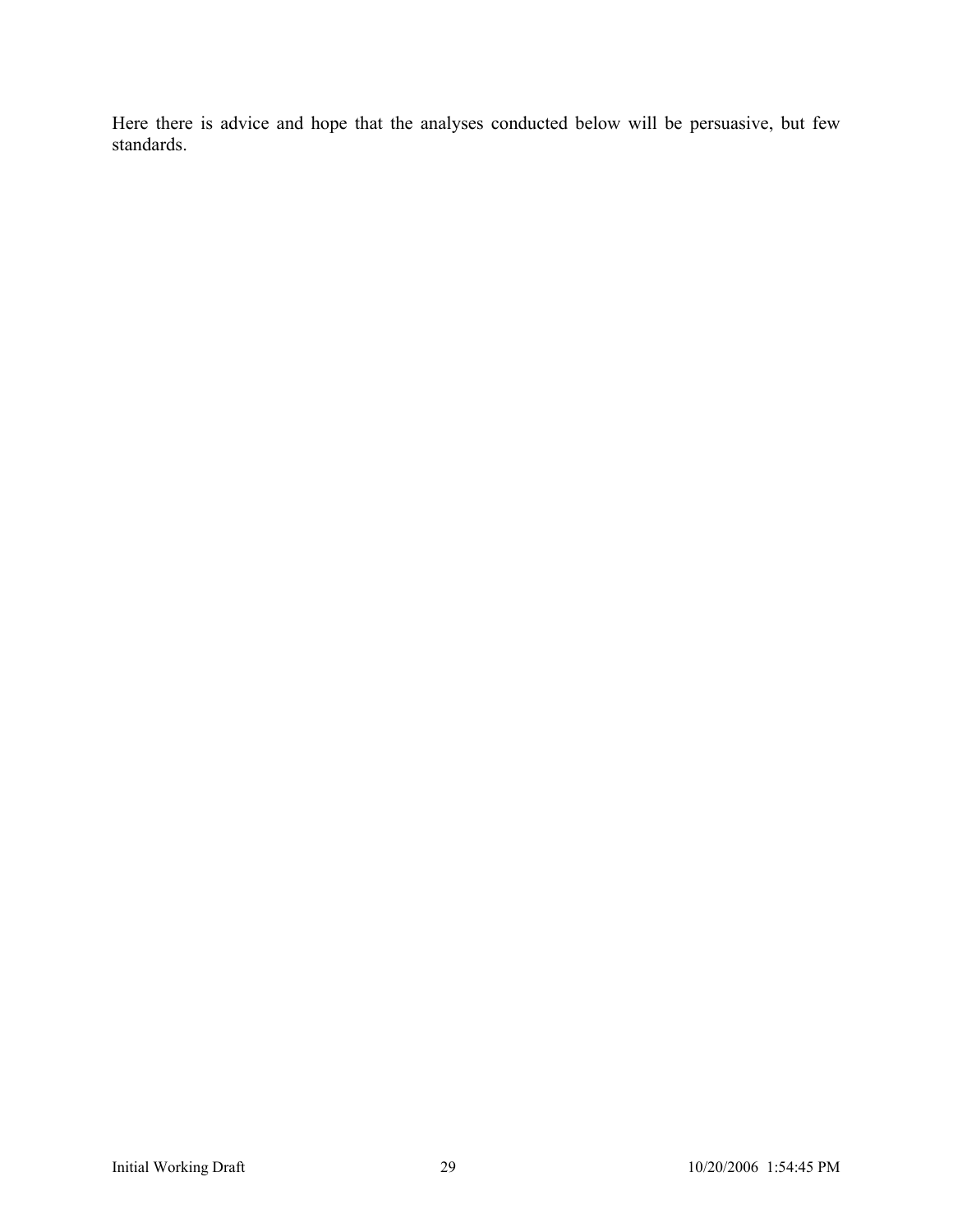#### **6. Summary**

In this initial reconnaissance, we have found that state and local spending has steadily increased for all categories of infrastructure spending. Indeed, real overall spending increased over 38 percent between 1992 and 2002. The largest category for spending increases occurred with respect to highways; state and local governments spent 42.7 percent more in 2002 than they did in 1992. Our research has, not surprisingly, found wide variations on infrastructure among the states, as well as wide variations in the percentage of infrastructure spending on the part of local governments.

 The federal grant system with respect to infrastructure spending is very complicated. There are over 1,000 federal grant programs that resulted in \$415 billion being given to state and local governments in 2002. Of that amount, approximately \$46.3 billion was for infrastructure related programs. The overwhelming percentage of federal grant money (\$32 billion or 70 percent) was designated for highway programs. The other important discovery was that overall federal infrastructure aid to state and local governments increased an astounding 77 percent – adjusted for inflation – between 1990 and 2002.

 We have found a large variety of financing tools for state and local infrastructure spending. Traditional taxes and fees still play the most significant role in financing infrastructure. But politically, it has been more difficult to raise general tax revenue over the past 3 decades. State, and to a lesser extent local, governments have utilized excise taxes and user fees to fund a greater share of infrastructure spending.

 But sub-national governments have also turned increasingly to intergovernmental funds, particularly with respect to highway construction and maintenance. State and local governments have also relied heavily on bonds and other borrowing to finance infrastructure spending. Those governments have used general obligation and revenue bonds.

 Our review of best practices for priority setting with respect to infrastructure budgeting has led us to several conclusions. First, at the operations level state and local governments have developed techniques to assess and rank the importance of spending on infrastructure programs. There has been considerably less development of priority setting on infrastructure capital budgeting. Alas, there are no standards developed for those charged with ultimately setting infrastructure priorities – the political leaders in the state and local government.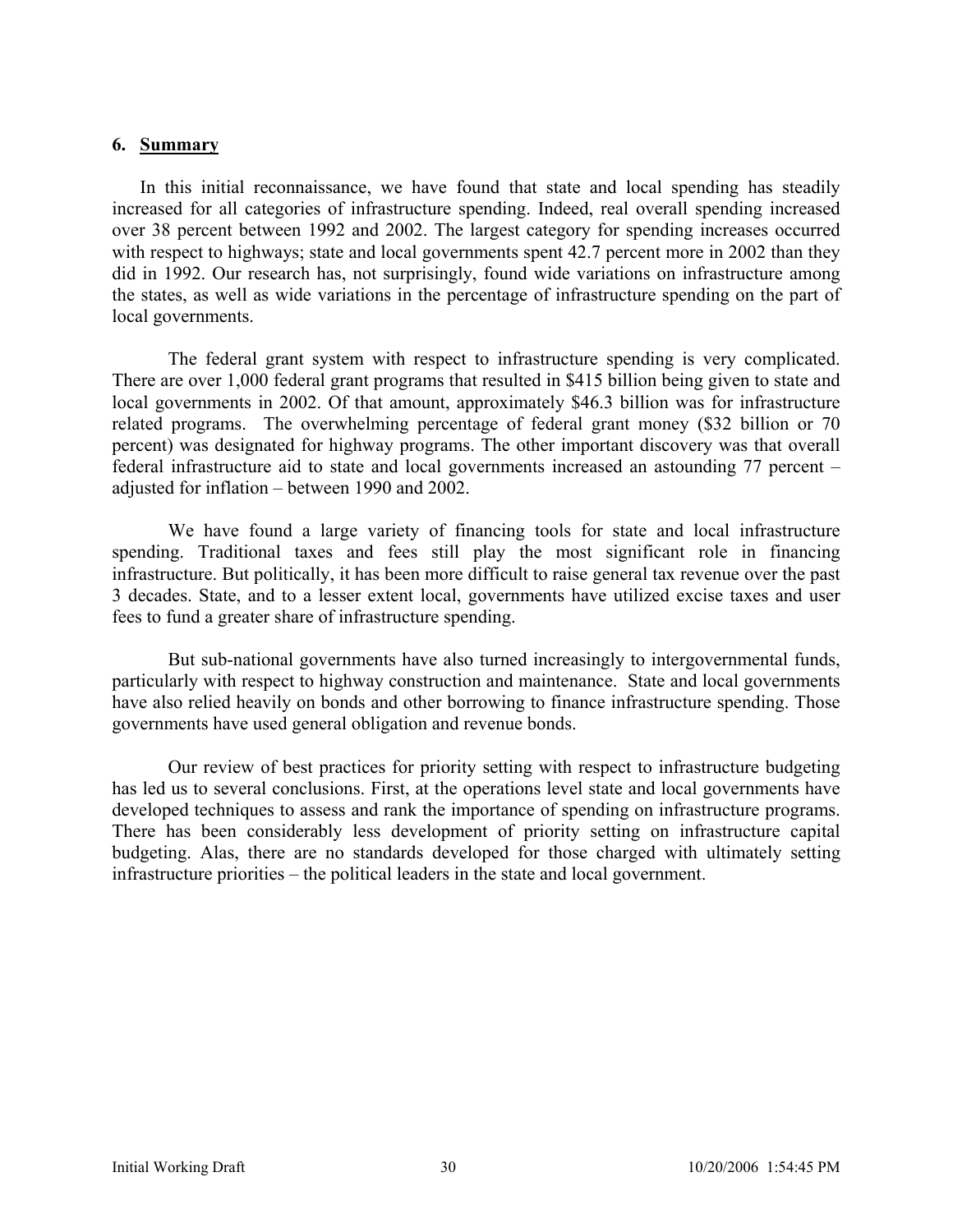### **7. References**

- American Association of State Highway and Transportation Officials. Innovative Finance for Surface Transportation: Finance Mechanisms. http://www.innovativefinance.org/topics/finance\_mechanisms/
- Chapman, Jeffrey and Rex L. Facer II. 2005. "Connections Between Economic Development and Land Taxation," *Land Lines: Newsletter of the Lincoln Institute of Land Policy*, October, pp. 6-8.

Choate, Pat and Susan Walter. 1981. *America in Ruin.* Duke University Press.

- Cox, Wendell, Ronald Utt, and Janet Corcoran. 2003a. Building for Tomorrow: Innovative Infrastructure Solutions. National Association of Home Builders. http://www.nahb.org/fileUpload\_details.aspx?contentTypeID=7&contentID=861
- Cox, Wendell, Ronald Utt, and Janet Corcoran. 2003b. Paying for Growth: Alternative Infrastructure Finance Mechanisms. National Association of Home Builders. http://www.nahb.org/assets/docs/files/paying\_512200340041PM.pdf#search='infrastructu re%20finance%20and%20study%20and%20tax'
- Commission on Engineering and Technical Systems (CETS). 1996. *Financing Tomorrow's Infrastructure: Challenges and Issues: Proceedings of a Colloquium*. Washington DC: National Academy Press. http://www.nap.edu/catalog/5304.html
- Dowall, David E. "Rethinking Statewide Infrastructure Policies." *Public Works Management & Policy*, vol. 6 No. 1, July 2001.
- Ebdon, Carol. "Capital Management Practices in U.S. Counties." *Public Works Management & Policy*, vol. 8 No. 3, January 2004.
- Federal Highway Administration (FHA). 1997. "Transportation Infrastructure Finance and Innovation Act of 1997." *Innovative Finance Quarterly* (September): 14-15.
- Feldman, Roger D., Richard Mudge and Kenneth Rubin. 1988. *Financing Infrastructure: Tools for the Future*. New York: Executive Enterprises Publications Co.
- Government Accounting Office (GAO). 1998.*Executive Guide on Capital Decision-Making*. U.S. Government Accountability Office. http://www.gao.gov/special.pubs/ai99032.pdf
- Government Finance Research Center of the Municipal Finance Officers Association (GFRC). 1983. *Building Prosperity: Financing Public Infrastructure for Economic Development*. Washington DC: Government Finance Research Center, Municipal Finance Officers Association.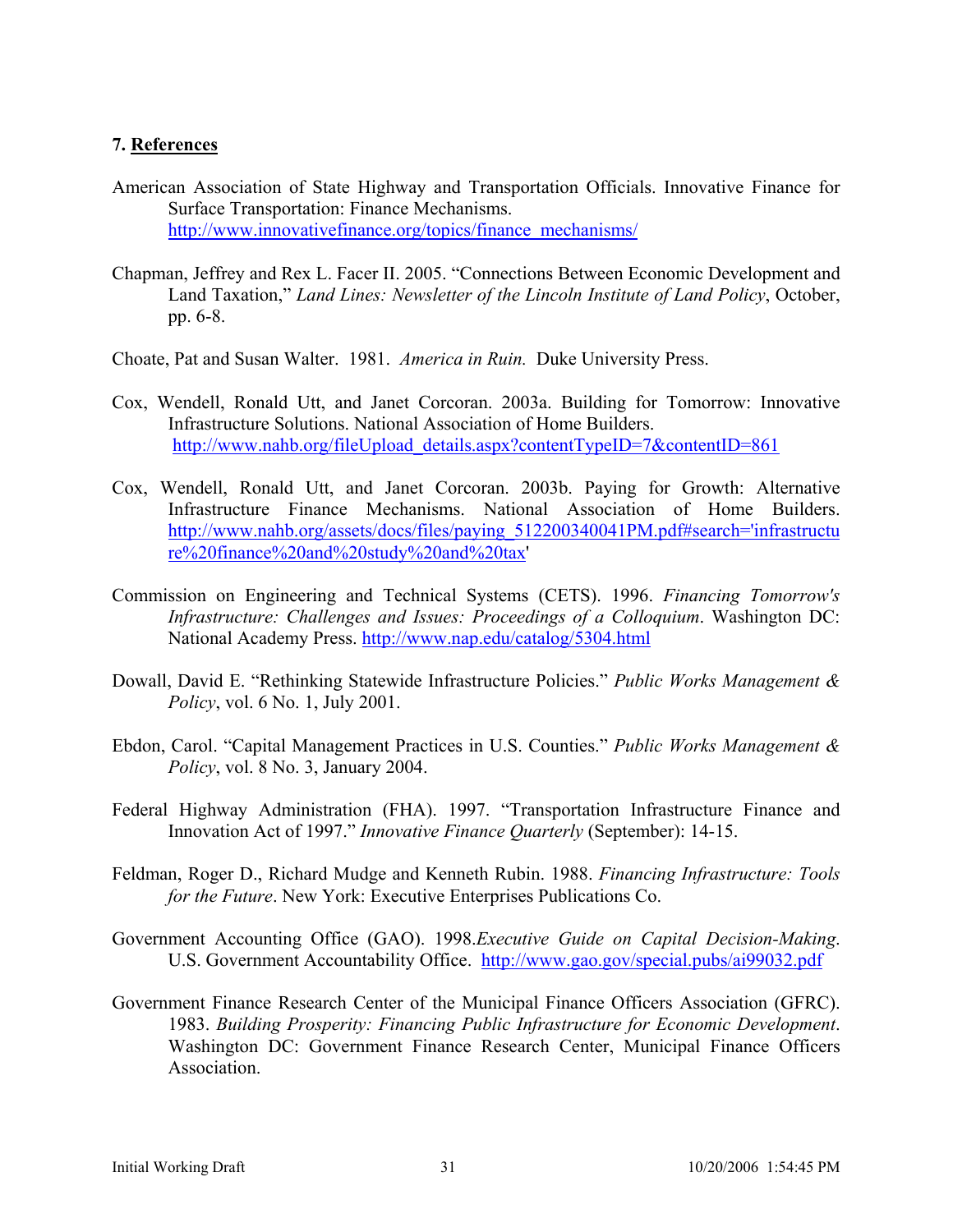- Hatry, Harry P., Annie P. Millar, and James H. Evans. *Guide to Setting Priorities for Capital Investment.* 1984, Urban Institute Series *Guides to Managing Urban Capital*, Vol. 5.
- Johnson, Craig L. and Joyce Y. Man. 2001. *Tax Increment Financing and Economic Development: Uses, Structures and Impact*, State University of New York Press, Albany.
- Key, V.O. 1940. "The Lack of a Budgetary Theory, Reprinted in *Classics of Public Administration* from *American Political Science Review* 34 (December): 1137-1144.
- Lemer, Andrew C. 1999. Building Public Works Infrastructure Management Systems for Achieving High Return on Public Assets. Public Works Management and Policy 3(3):255-272.
- Mann, Joyce Y. and Michael E. Bell, 1993, "Federal Infrastructure Grants-In-Aid: An Ad Hoc Infrastructure Strategy," *Public Budgeting and Finance*, Fall, Volume 13, Number 3, pp. 9-22, Table 2.
- Merna, Tony and Cyrus Njiru. 2002. *Financing Infrastructure Projects*. London: Thomas Telford.
- Mikesell, John L. 2001. "Nonproperty Tax Increment Programs for Economic Development: A Review of the Alternative Programs," in Johnson, Craig L. and Joyce Y. Man. 2001. *Tax Increment Financing and Economic Development: Uses, Structures and Impact*, State University of New York Press, Albany, pp. 57-70.
- Morris, Reed F. 2001. Completing Transportation Projects: Innovative Transportation Financing in the 21<sup>st</sup> Century. Washington DC: National Conference of State Legislatures. http://www.ncsl.org/programs/transportation/tranfinan01.htm
- Moulder, Evelina R. 1993. *Local Government Infrastructure Financing*. Washington DC: International City/County Management Association.
- Mudge, Richard. 1996. "Flexibility in Infrastructure Finance." in *Financing Tomorrow's Infrastructure: Challenges and Issues: Proceedings of a Colloquium*, by Comission on Engineering and Technical Systems, pp 76-83. Washington DC: National Academy Press. http://www.nap.edu/catalog/5304.html
- NAE. 1988. *Cities and Their Vital Systems: Infrastructure Past, Present, and Future*. National Academy of Engineering, National Academy Press.
- National Conference of State Legislatures (NCSL). 2005. 2005-2006 Policies for the Jurisdiction of the Transportation Committee. Washington DC: National Conference of State Legislatures. http://www.ncsl.org/statefed/transportation.htm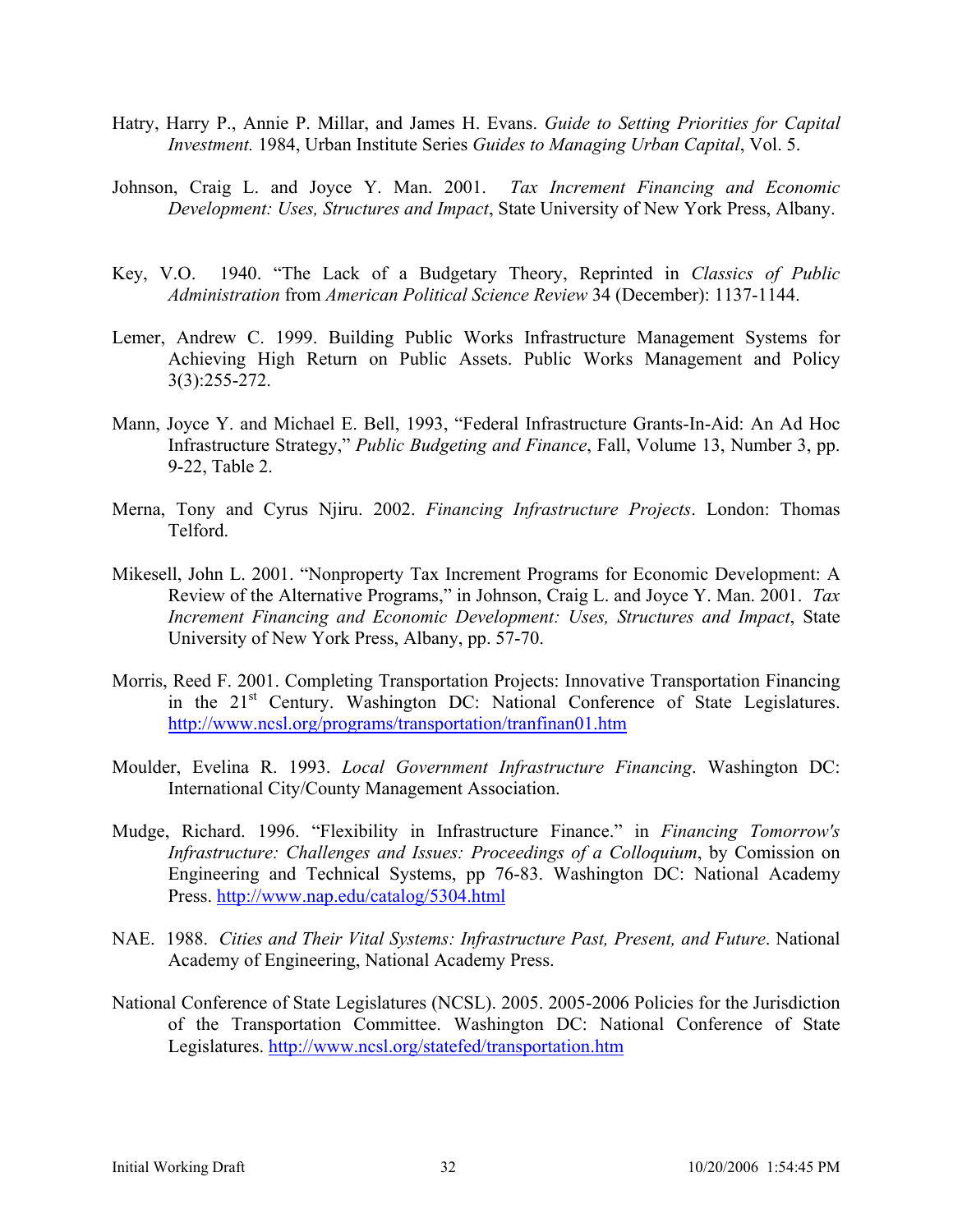- National Council on Public Works Improvement (NCPWI). 1986. *The Nation's Public Works: Defining the Issues*, U.S. Government Printing Office, Washington D.C. September.
- NCPWI. 1988. *Fragile Foundations: A Report on America's Public Works.* National Council of Public Works Improvement.
- National League of Cities (NLC). 1987. *Financing Infrastructure: Innovations at the Local Level*.Washington DC: National League of Cities.
- Nicholas, James. Ed. 1985. *The Changing Structure of Infrastructure Finance*. Lincoln Institute of Land Policy, Monograph #85-5.
- O'Day, D. Kelly and Lance Neumann. 1984. "Assessing Infrastructure Needs: The State of the Art." Chapter 2 in Hanson, R., ed. *Perspectives on Urban Infrastructure.* National Academy Press.
- Pagano, Michael and Richard T. Moore. *Cities and Fiscal Choices: A New Model of Urban Public Investment.* 1985: Duke University Press.
- Petersen, John E. and Wesley C. Hough. 1983. *Creative Capital Financing for State and Local Governments*. Washington DC: Government Finance Research Center of the Municipal Finance Officers Association.
- Quest Technology, Inc. and Robert Schmidt. 2002. Financing Regional Infrastructure. National Association of Industrial and Office Properties. http://www.naiop.org/services/summary.pdf#search='infrastructure%20finance%20and% 20study%20and%20tax'
- Sanders, Heywood T. 1984. Politics and Urban Public Facilities. Chapter 4 in Hanson, R., ed. *Perspectives on Urban Infrastructure*. National Academy Press.
- Smith, Blake. 2005. Development Impact Fees: A Role for State Enabling Legislation. National Association of Home Builders. http://www.nahb.org/generic.aspx?sectionID=634&genericContentID=17510
- Tarr, Joel A. 1983. The Evolution of Urban Infrastructure in the Nineteenth and Twentieth **Centuries**
- Tischler, Paul S. 1996. "Solutions for Local Government." in *Financing Tomorrow's Infrastructure: Challenges and Issues: Proceedings of a Colloquium*, by Comission on Engineering and Technical Systems, pp 95-101. Washington DC: National Academy Press. http://www.nap.edu/catalog/5304.html